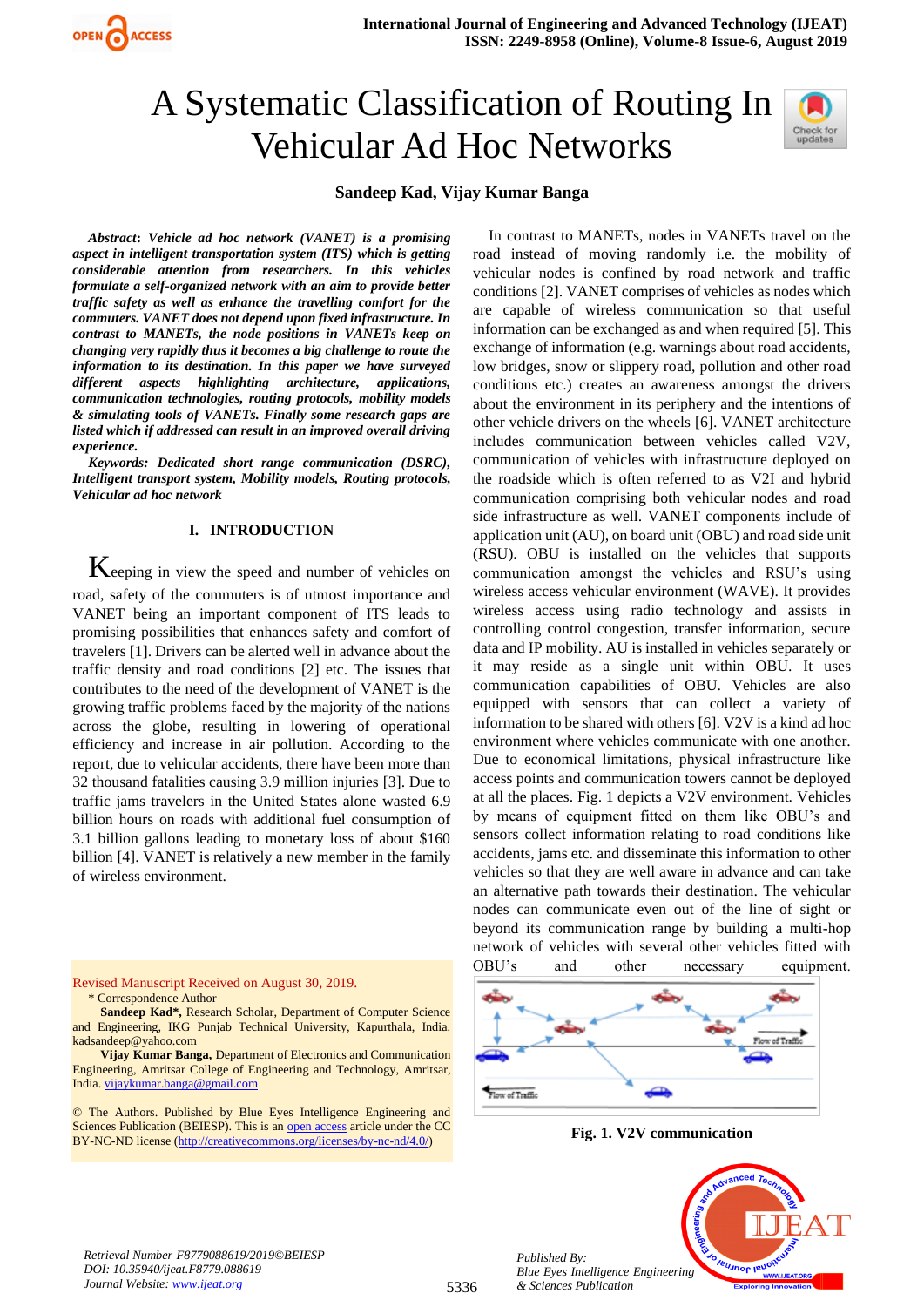In V2I communication, vehicles communicate with infrastructure deployed on road side generally referred to as RSU's for disseminating or gathering information. In these systems, for accessing internet wireless access points (WAP)







#### **Fig. 3. Hybrid communication**

and cellular gateways are deployed permanently at traffic junctions and along the highways. Thus V2I communication provides link with high bandwidth. RSU deployment depends upon the communication protocol i.e. they may be evenly distributed or may be deployed at intersection points only or at region borders. The communication is quite smooth due to the presence of infrastructure, but for a vehicle to be connected to RSU at all times is something which is unrealistic. Fig. 2 depicts V2I communication. Hybrid communication comprises of both V2V and V2I communication in VANET. WAP and cellular towers are deployed on the road side. Depending upon the distance, vehicles can communicate with RSU's directly (i.e. single hop communication) or indirectly through intermediary vehicles (i.e. multihop communication) in case RSU is outside the communication range of vehicle, thus enabling communication at longer distances. Fig. 3 depicts hybrid communication.

The information dissemination in VANETs can be a (i) push model (ii) pull model (iii) hybrid model. In the first case the information to be disseminated is broadcasted periodically whereas in pull model data is disseminated whenever demanded, in the case of hybrid model both push/pull approaches are used to aid number of applications [5].

#### *A. VANET characteristics*

VANET characterization can be done on the basis of simulation studies or real time experiments. The effects of frequent topological changes or network partitions on a large scale can be observed through simulation studies whereas the impact of interference due to many factors can be visualized through experimental studies. VANETs characterization includes:

#### *1) High mobility*

The vehicle flow on highways is at extremely high speed as a result the communication period between vehicular nodes is relatively very small. Moreover, vehicular movement at high velocity leads to frequent variation in topology because of this, the routing table possessing neighbor information becomes outdated quite often. Thus the routing protocol which depends upon tables for routing decisions may lead to erroneous situations [7].

# *2) Dynamic topology*

VANET topologies are highly dynamic in nature. The reason behind this is the environment which might be very sparse for ex. rural area where vehicle density is extremely low, or it may be dense environment like in cities where vehicle density varies during peak/off peak hours and traffic jams etc. The span for which vehicles are connected for communication depends upon the radio transmission range and the vehicular nodes direction of movement. The frequent variations in link connectivity leads to frequent disconnections. Thus the routing protocol needs to address both sparse and dense environment issues due to high speed node mobility [8].

# *3) No power constraints*

This is not an issue in VANET as the vehicles are able to continuously feed power to infrastructure within vehicles by means of battery equipped in them which keep on charging as the vehicle is on move [9].

# *4) Delay constraints*

Due to various safety related applications in VANET, delay in delivery of information might result in accidents. Thus delivery of information in case of time critical scenarios needs to be prompt[6].

#### *5) Mobility patterns*

Mobility patterns of vehicles is largely predictable as it solely depends upon the road networks thus routing protocols can utilize this information for better data dissemination [10].

#### *6) Network scale*

The network scale is largely dependent upon the environment which may be dense or sparse. In dense environment like cities the high vehicular density may lead to traffic jams. This will result in scarcity of resources due to the ongoing demand. On the other end in sparse environment the number of vehicles is quite less and may be outside the communication range which may lead to link failure [11].

*7) High computational ability*

Vehicular node is armed with sensors and other computational facilities such as processor, memory, global positioning systems (GPS) etc. Thus an efficient computation process assists in gathering accurate information about position, speed and directional movement of vehicles [9].

> *Published By: Blue Eyes Intelligence Engineering & Sciences Publication*



*Retrieval Number F8779088619/2019©BEIESP DOI: 10.35940/ijeat.F8779.088619 Journal Website[: www.ijeat.org](http://www.ijeat.org/)*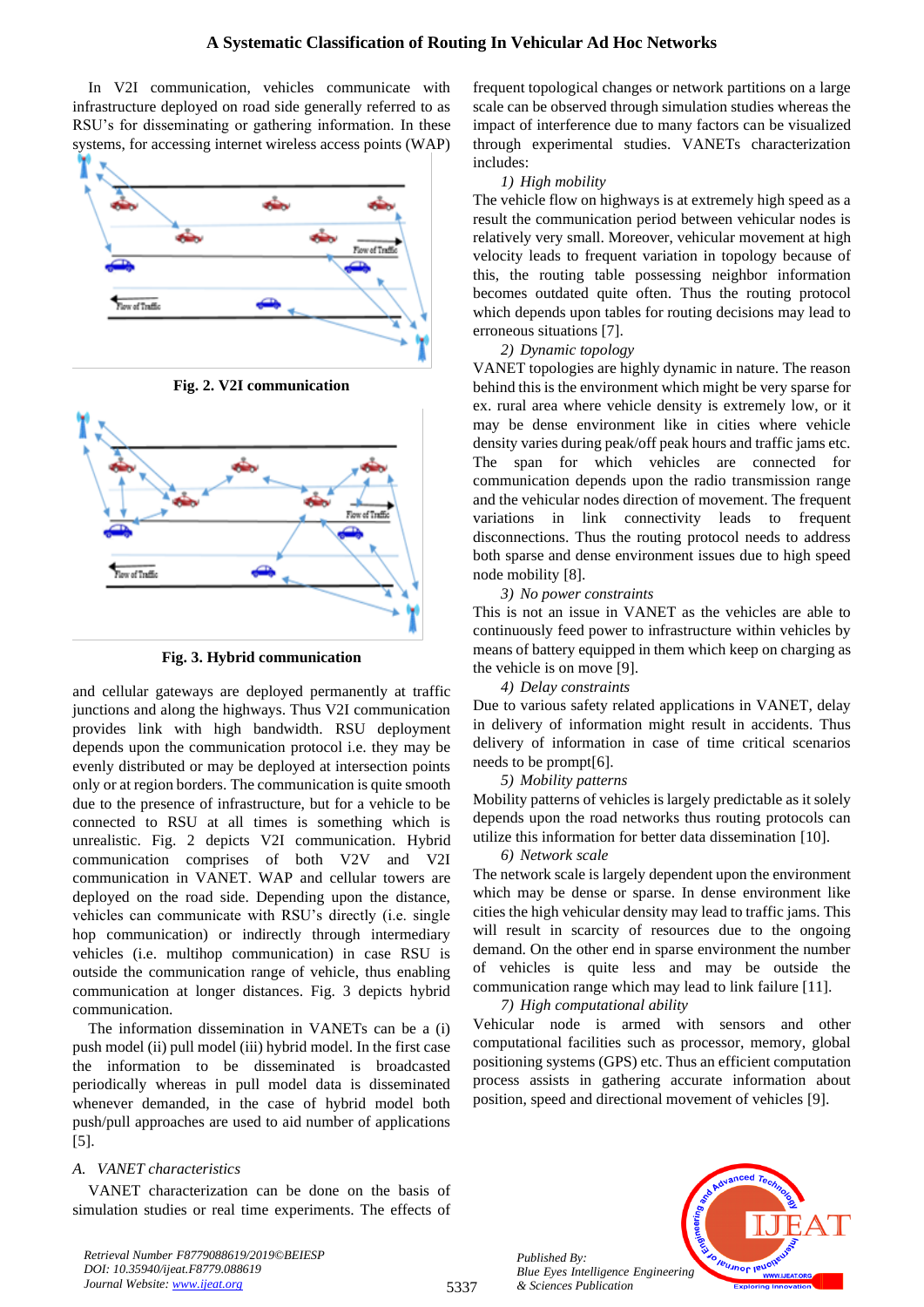

# *B. VANET applications*

In general VANET applications can be characterized on the basis of their functionalities, the most important of which is safety and apart from this, convenience and commercial aspects are important as well. DSRC focuses on variety of applications. As per vehicle safety communication project report [12] there are 34 safety applications of VANETs for DSRC. Safety applications primarily focuses on commuters security to lower the chances of road accidents [13] by avoiding intersection collision, alert for the traffic signal, lane change, curve speed, cooperative forward collision alert, assistance in turning, stop sign movement assistance public safety, sign extension, slippery roads, potholes on roads [7]. Table I depicts few safety applications.

|  |  | Table- I: Safety applications |
|--|--|-------------------------------|
|--|--|-------------------------------|

| <b>Safety Applications</b> | Architecture | <b>Purpose</b>                                                                              |
|----------------------------|--------------|---------------------------------------------------------------------------------------------|
| Traffic signal breach      | V2I          | To reduce collision at intersection                                                         |
| Emergency braking light    | V2V          | Warns trailing vehicle about sudden brakes by immediate leading vehicle                     |
| Curve ahead speed caution  | V2I          | Warns the driver about the curve and guides using information like vehicle characteristics, |
|                            |              | weather conditions and geometry of the curve.                                               |
| Lane changing alert        | V2V          | Keeps the driver informed if there is any potential risk involved during the lane changing  |

The non-safety applications increases the convenience by providing facilities like instant messaging with which driver of one vehicle share information with other vehicles, traffic management, parking lot payment, electronic toll collection system which allows driver to pay toll online rather than stopping at designated place and waiting in long queues, guiding and navigating the route thus assisting a driver regarding travel plans. The RSU can share information updates related to road conditions and parking constraints. Apart from this number of entertainment features like transferring of music and videos for entertainment of commuters has been the part of vehicular communications [14]. These applications consume high bandwidth and require significant network resources.

#### *C. VANET communication*

VANET communication is possible with a number of wireless access technologies that provide radio interface amongst vehicles and infrastructure. As discussed, these communications support both safety and non-safety applications. These technologies may utilize centralized infrastructure or they may operate with ad hoc means to provide communication amongst the vehicular nodes. The standards of communication addresses the requirements of interconnectivity and interoperability.

*1) DSRC*

DSRC or IEEE 802.11p [15] provides assistance in supporting V2V and V2I communication. WAVE enables wireless communications to disseminate information for both V2V and V2I architecture. It functions and operates in the rapidly changing environment where information dissemination is done without joining basic service set (BSS) [13]. It has a high data rate with minimal delay in small range communication. The first generation of DSRC operated at 915 megahertz supporting 0.5 Mbps transmission rate. In 1997, the second generation of DSRC was started additional bandwidth of 75 megahertz (5.850 gigahertz to 5.925 gigahertz) in 5.9 GHz band [11] was allotted. This 5.9 gigahertz band of DSRC has overcome many limitations of 915 MHz DSRC like more bandwidth is available, supporting high data rates between 6 Mbps to 27 mbps [12][16]. As shown in Table II, this 5.9 Gigahertz DSRC spectrum comprises of 7 channels, (10 Megahertz each) where channel 178 is reserved for control and 6 channels are service channels. Synchronization is done to monitor and guard intervals between control and service channels. In case, 2 service channels are clubbed then data rate to the tune of 54 Mbps can be attained. DSRC accommodate vehicle's with velocity of up to 200 km per hour and communication range of 300m (up to 1000 m) [13].

*2) Wireless LAN / Wi-Fi /WiMAX connectivity*

To enable V2V or V2I communication wireless access can be provided by means of WLAN or Wi-Fi through 802.11a supporting devices. IEEE 802.11a supporting hardware operates at 5 MHz, with data rate up to 54 Mbps within communication range of 140 m. WiMAX technology provides multiple physical layer (PHY) and medium access control (MAC) options, better transmission range at high data rates with improved quality of service (QOS) supporting VoIP and multimedia. As shown in Table III, DSRC has specified regional standards (Europe, Japan and United States). Also Fig. 4 depicts WAVE reference architecture. Its operational functionality and complexity is handled by IEEE 1609's upper layers. WAVE uses OFDM i.e. orthogonal frequency division multiplexing for splitting the signals and providing communication capability between 3 Mbps and 27 Mbps in 10 MHz channels [17]. The cellular technology system uses limited available frequency. It includes Global System for Mobile, General Packet Radio Service, and Enhanced Data Rate for GSM Evolution, Universal Mobile Telecommunication System, High Speed Downlink Packet Access, and Code Division Multiple Access 2000. Table IV indicates the comparison of communication technologies.

#### **II. MEDIUM ACCESS CONTROL**

MAC layer determines access to physical media amongst all the nodes for communication. The protocols in MAC are classified into i) contention based, ii) contention free and iii) hybrid. In first case, protocols compete for gaining access to the communication medium. They keep on sensing the carrier or use back off schemes. Thus the safety messages where real time communication is required, contention based schemes are not preferred. IEEE 802.11 a/b/g standards are based on carrier sense multiple access / collision detection (CSMA/CD) approach. An improved 802.11 based MAC scheme [18] enhances fairness for V2I communication.



*Retrieval Number F8779088619/2019©BEIESP DOI: 10.35940/ijeat.F8779.088619 Journal Website[: www.ijeat.org](http://www.ijeat.org/)*

5338

*Published By:*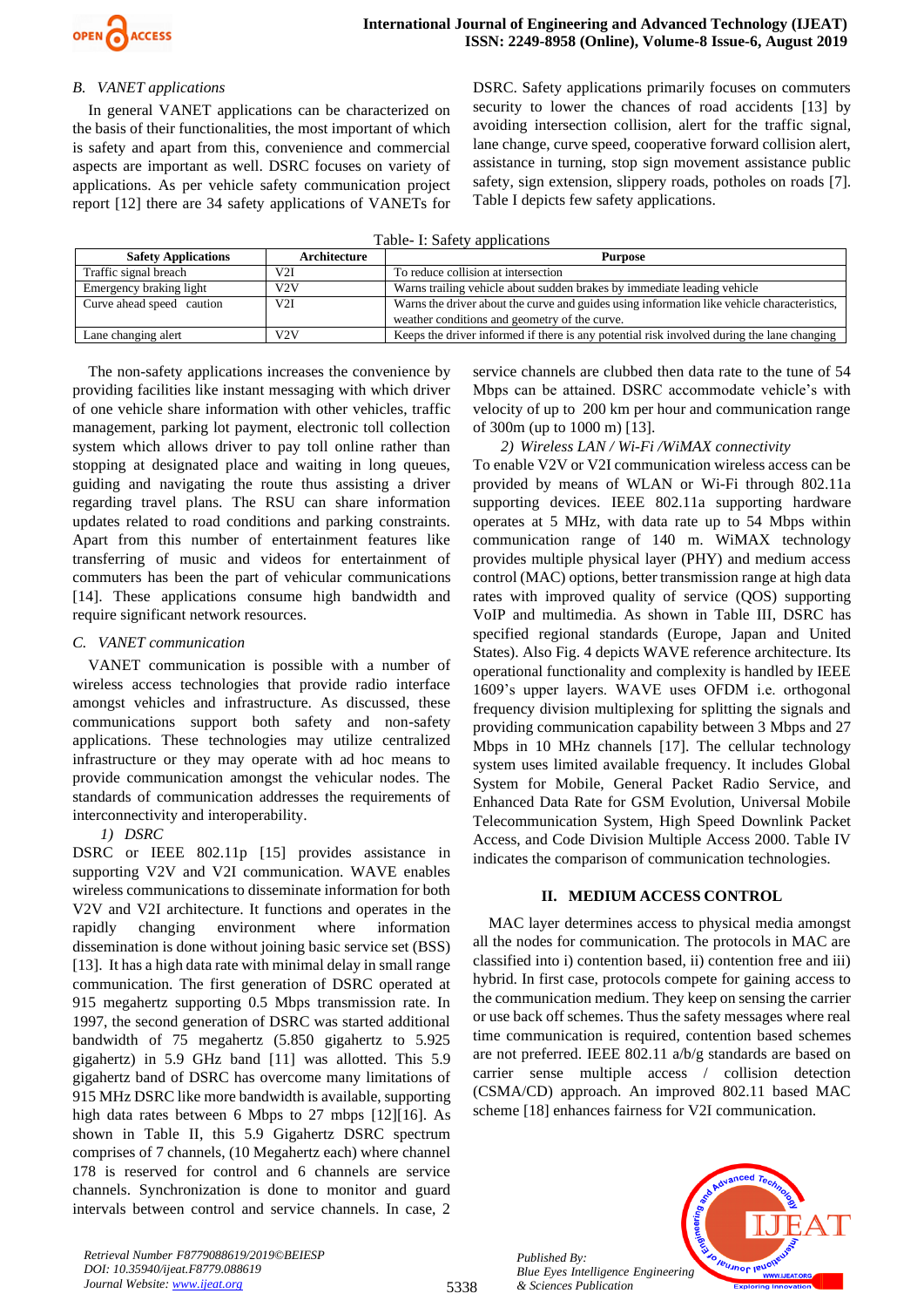As vehicles are moving at varying speed, so their connectivity with RSU is not the same. Vehicles with slow speed remains connected for a longer period of time with RSU as compared to vehicles with faster speed. This

approach adjusts Distributed coordinated function (DCF) as per node speed. The contention window for vehicle nodes with higher speed is adjusted so that a fair

| Table- II: Channel assignment in DSRC (as per IEEE 802.11p standard) [15] |  |  |
|---------------------------------------------------------------------------|--|--|
|---------------------------------------------------------------------------|--|--|

|             |          |                                       | Channel 175                                               | Channel 181 |                                                                                      |                                              |                |                                                                                  |
|-------------|----------|---------------------------------------|-----------------------------------------------------------|-------------|--------------------------------------------------------------------------------------|----------------------------------------------|----------------|----------------------------------------------------------------------------------|
| Channel     | Reserved | Channel 172                           | Channel<br>Channel<br>174<br>176                          |             | Channel 178                                                                          | Channel<br>180                               | Channel<br>182 | Channel 184                                                                      |
|             | 5 MHz    | $10 \mathrm{~MHz}$                    | 10MHz                                                     | 10 MHz      | 10 MHz                                                                               | $10$ MHz                                     | 10 MHz         | 10 MHz                                                                           |
| Utilization |          | medium<br>power safety<br>application | both the channels are set<br>aside for power applications |             | control<br>channel, for<br>safety<br>application<br>broadcast<br>amongst<br>vehicles | both channel for low power<br>configurations |                | high power<br>service<br>channel,<br>coordinates<br>intersection<br>applications |

#### Table- III: Comparison of the VANET standards [19]

| Feature                    | <b>USA(DSRC/WAVE)</b> | Europe(ETSI)       | Japan(ARIB)                           |
|----------------------------|-----------------------|--------------------|---------------------------------------|
| Radio frequency band       | 5.9 GHz               | 5.8 GHz            | 5.8 GHz                               |
| Radio frequency bandwidth  | 75 MHz                | 50 MHz             | 80 MHz                                |
| Channel Bandwidth          | <b>10 MHz</b>         | 10 MHz             | 5 MHz                                 |
| Number of channels         |                       |                    | uplink-7, downlink-7                  |
| Modulation type            | <b>OFDM</b>           | <b>OFDM</b>        | ASK, OPSK                             |
| Radio access type          | <b>CSAM/CSAD</b>      | DCC access         | <b>TDMA-FDD</b>                       |
| <b>Communication Range</b> | $1000$ m (approx.)    | $1500$ m (approx.) | $<$ 30 m                              |
| Type of Communication      | Half duplex           | Half duplex        | OBU-half duplex; RSU-half/full duplex |
| Speed of vehicle           | Up to $200$ Km/h      | Up to $200$ Km/h   | Up to $180$ Km/h                      |

| <b>IEEE 1609.1</b>           |                                                                | 1609.2 WAVE Security Services for Applications and<br>IEEE |
|------------------------------|----------------------------------------------------------------|------------------------------------------------------------|
| <b>WAVE Resource Manager</b> |                                                                | <b>Management Messages</b>                                 |
|                              |                                                                | IEEE 1609.3 WAVE Networking Services                       |
| <b>MIB</b>                   |                                                                |                                                            |
|                              |                                                                | IEEE 1609.4 WAVE Multichannel Operation                    |
|                              |                                                                | (MAC Extension)                                            |
| <b>AVE Management Entity</b> | Media<br>Access<br>Lower<br>Control Layer Management<br>Entity | IEEE 802.11p WAVE MAC                                      |
|                              | <b>Physical Layer Management</b><br>Activity                   | IEEE 802.11a WAVE Physical Layer                           |

Fig. 4. WAVE reference architecture [20]

| <b>Technology</b> | Generation | Data Rate      | <b>Schemes</b> | <b>Frequency Band</b>          |
|-------------------|------------|----------------|----------------|--------------------------------|
| <b>GSM</b>        | 2G         | 10 Kbps        | FDMA and TDMA  | 890 MHz-915 MHz (U)            |
|                   |            |                |                | 935 MHz $-$ 960 MHz (D)        |
| <b>GPRS</b>       | 2.5G       | 50 Kbps        | <b>TDMA</b>    | 890-915 MHz, 1710-1785 MHz (U) |
|                   |            |                |                | 935-960 MHz, 1805-1880 MHz (D) |
| <b>EDGE</b>       | 2.5G       | 200 Kbps       | <b>TDMA</b>    |                                |
| <b>UMTS</b>       | 3G         | 384 Kbps       | <b>CDMA</b>    | 700 MHz-2600MHz                |
| <b>CDMA 2000</b>  | 3G         | 384 Kbps       | <b>CDMA</b>    | 410 MHz - 470 MHz              |
| WiMAX             | 4G         | $100-200$ Mbps | <b>OFDM</b>    | 2.3 GHz-5.8 GHz                |
| <b>LTE</b>        | 4G         | 100-200 Mbps   | <b>OFDM</b>    | 450MHz-4.99GHz                 |

access to the channel is done. Yang [21] proposed different priority levels for enhanced CSMA based protocols where messages with higher priorities are given early access as compared to the one with lower priorities. Bilstrup [22] proposed self-organizing time division multiplexing access (STDMA) to ensure timely delivery of safety messages. Fig. 5 depicts categorization of MAC protocols. In comparison to contention based approaches where nodes randomly tries to access the medium, in contention free approaches frequency, U-Uplink, D-Downlink

time, code and code are used for collision free transmission. Cooperative MAC for broadcast in clustering by Yang [23] is a scheme where if some member is unable to receive the information,



*Retrieval Number F8779088619/2019©BEIESP DOI: 10.35940/ijeat.F8779.088619 Journal Website[: www.ijeat.org](http://www.ijeat.org/)*

5339

*Published By:*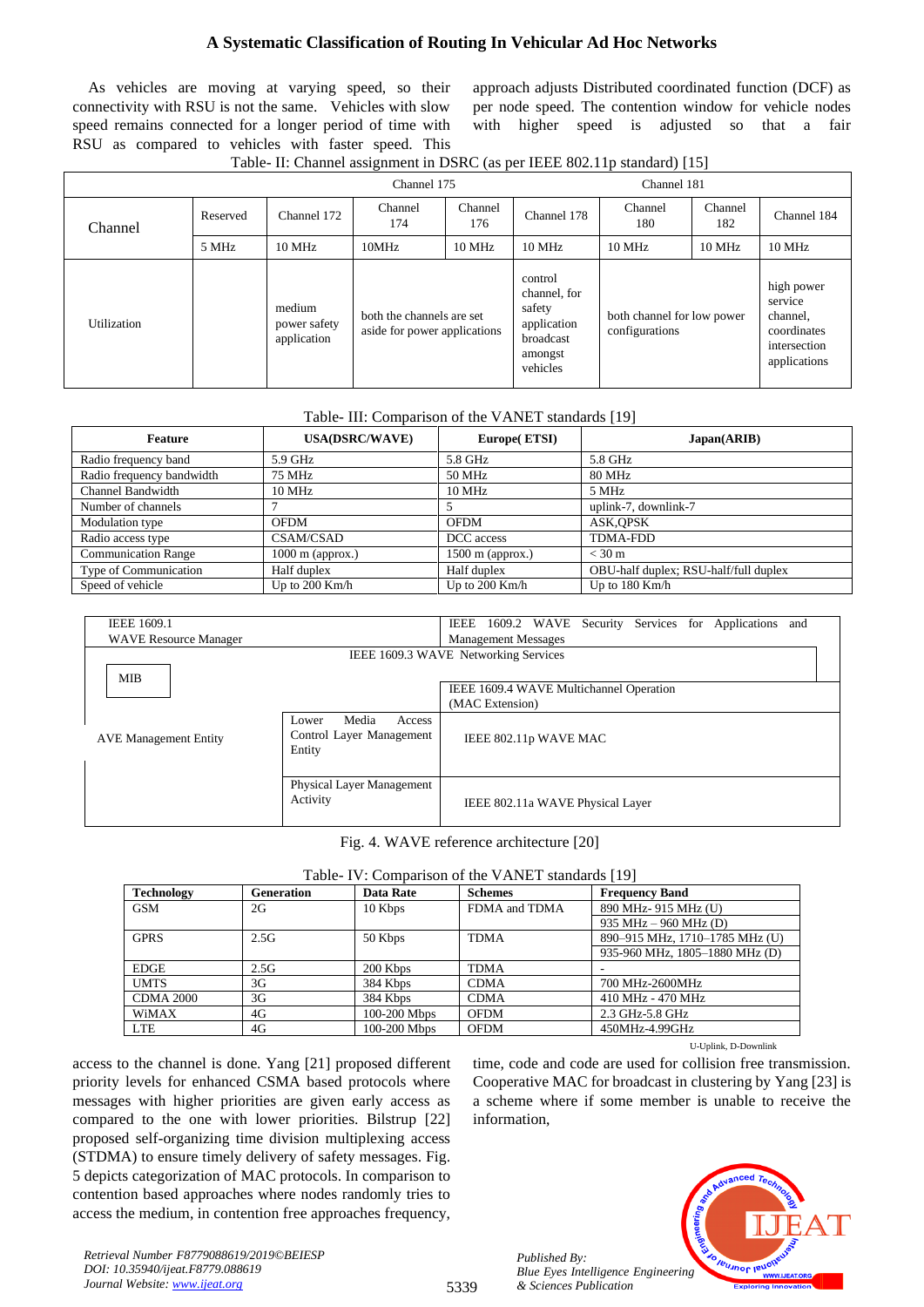

then any of the cluster member can assist and forward the information to that member. This assisting node also maintains a list all those members who were unable to get the information earlier and shares this with the cluster head as well.



**Fig. 5. Classification of MAC protocols**

The cluster head nominates this assisting node with a cooperation task in free slots for non-receiving nodes. Hybrid approaches combines both contention based and contention free schemes. In multichannel token ring protocol (MCTRP) [24] for inter vehicle communications, nodes moving at similar speed are grouped together as rings and the initiating node in the group becomes leader and CSMA/CA is used to control the communication within the group members and TDMA is used in controlling access to medium for intra ring communication. Though this approach has low latency, but there are some disadvantages as well, like in case if, the initiating node leaves the ring, then the group dissolves and reformulation of group needs to be done again. Xie *et al* [25] proposed VMMAC scheme with the aim to improve bandwidth utilization. This scheme performs well for directional transmission with single lane roads. Clustering based Cooperative MAC approach [26] utilizes unused timeslots for retransmission of packets which were lost. A cluster oriented MAC scheme [27] maintains veracity of safety messages and bandwidth exploitation. The scheme divided access time of channel without any overlapping of time frames. The length of the time frame depends upon vehicle density in the cluster.

#### **III. ROUTING PROTOCOLS - AN OVERVIEW**

VANET has got huge attention from researchers in recent times. As vehicles move at high velocity, topology keeps on changing very rapidly. Vehicular density is also varying that leads to sparse or dense network situations. Both these factors play a decisive role in routing which impacts packet deliver ratio (PDR), delay and other parameters as well. To improve PDR and delay, road side infrastructure such as deployment of access points at different places along the road assists in providing communication between vehicles. The infrastructure laid along the road like RSU's forward the information to vehicular nodes that are inside transmission range of RSU. The protocols supporting this approach are referred to as V2I routing protocols whereas in V2V based routing, communication is focused on vehicles instead of infrastructure. These protocols can be categorized as shown in Fig. 6.

#### *A. Topology or ad hoc routing protocols*

Ad hoc routing schemes (Topology based) uses information related to links between vehicles to transfer messages from source vehicle to terminus vehicle. Routing tables are maintained to keep track of nodes in the topology. Routing tables needs to be updated quite frequently as vehicles are moving constantly. On the basis of routing table updation, these approaches are further categorized into (i) proactive routing, (ii) reactive routing and (iii) hybrid routing.

#### *1) Proactive routing protocols*

These approaches maintain and update information for every vehicular nodes even if the paths are not used. This information is shared with the all the neighbors so that other nodes can update their routing tables as and when the topology changes. This updating process takes place periodically irrespective of network size, load and bandwidth constraints. These protocols are quite unsuitable in scenarios that involve high mobility like VANETs.



**Fig. 6. Classification of routing protocols**



*Retrieval Number F8779088619/2019©BEIESP DOI: 10.35940/ijeat.F8779.088619 Journal Website[: www.ijeat.org](http://www.ijeat.org/)*

*Published By:*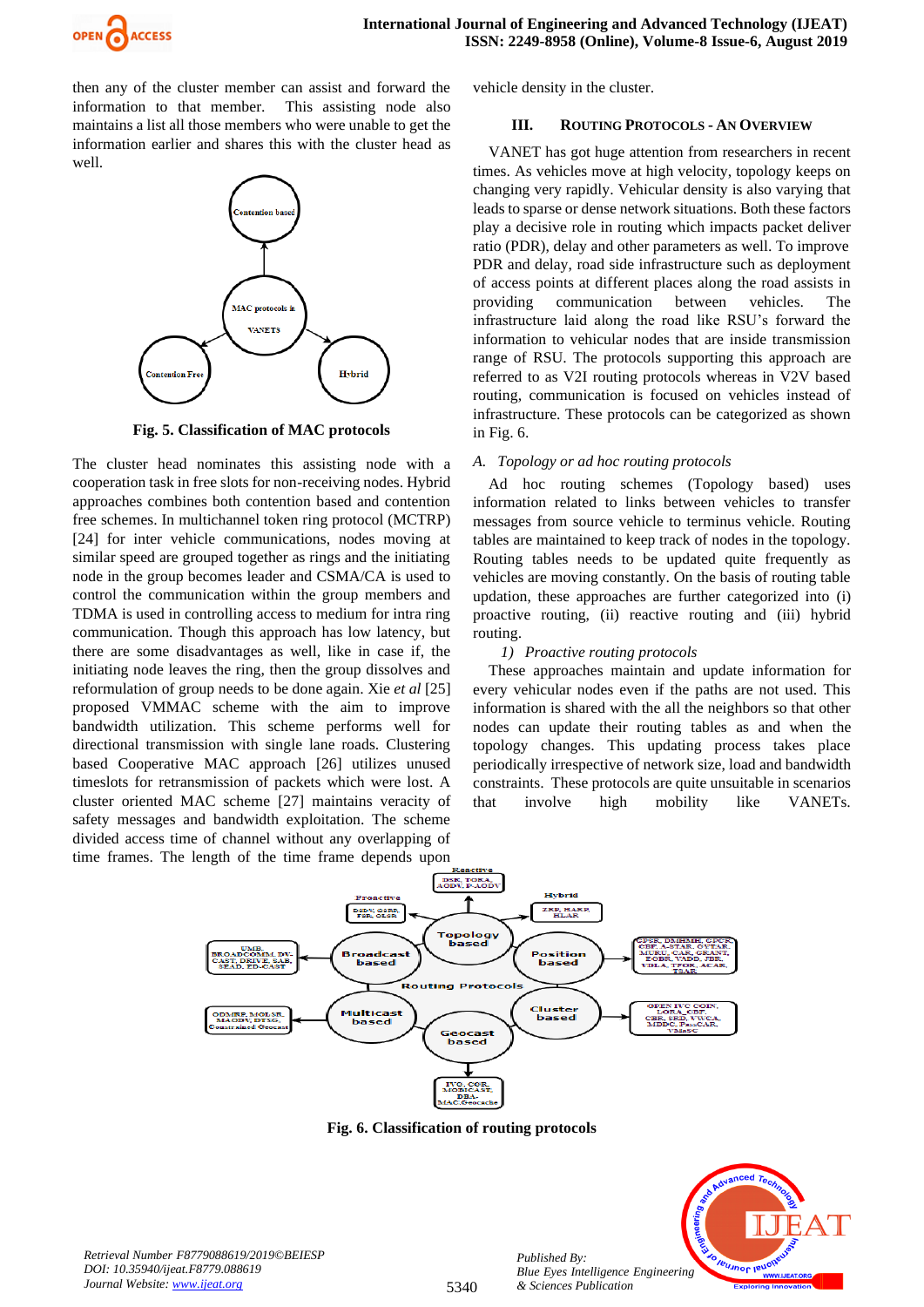The choice of the route in these protocols usually depends upon the shortest path algorithms. In destination sequenced distance vector (DSDV) [28] approach every nodes maintains information table about next hop and share this table with their neighbors. DSDV provides routes that are free of loops and forwards complete packets or incremental packets. The difference between the two lies in the content which is forwarded where the former forwards the complete route information whereas the later forwards the updates only resulting in lower bandwidth requirements and high overheads. The limitations of DSDV is that it does not provide multiple routes towards destination and also has no control over network congestion which results in lowering network efficiency. In global state routing protocol (GSRP) [29], all the nodes prepare a neighbor list comprising information about next hop, topology and distance. It keeps knowledge of full network topology just as in LSR and prevents the flooding of routing details. The table in the LSR maintains the information that it has received from its neighboring nodes and is periodically shared with the nodes that are in its close vicinity. Fisheye state routing (FSR) [30] approach minimizes the bandwidth utilization by reducing the routing table updating overhead for large networks. The link state entries are exchanged with the neighbors whose frequency depends upon the how far the destination is i.e. it swaps information about those nodes that are in its close vicinity at a higher frequency instead of all the nodes. Therefore the information about the nodes that are close is updated whereas with the increase in distance the precision is comparatively less. Every node stores information pertaining to neighboring nodes in vicinity and has three tables comprising about topology, next hop and distance (to keep track of the distance between two nodes). As the network size grows, update message utilizes more bandwidth. To keep it in control, as shown in Fig. 7 different shades depicts the scope in FSR i.e. the number of nodes that are reachable within a given number of hops  $(1, 2 \text{ or } > \text{than } 2)$  from the central node 11.

#### *2) Reactive routing protocols*

These approaches maintain the route only when it is required. This results in reduced network overhead but in comparison to proactive protocols, these protocols are slower as during restructuring or failure they react slowly. These protocols keep updating their own routing information as well as about the neighboring nodes. To discover the routes, request messages are flooded in the network. Dynamic source routing (DSR) [31] approach comprises of i) route discovery and ii) route maintenance phases. Initially, the source node intends to transfer information to destination with no prior information about the path. The host dynamically discovers the path neighbors directly or via intermediaries by broadcasting route request. In second phase, whenever a source node detects a broken path, it tries to look for an alternative route. When a node intends to disseminate information, it prepares a path and copies it in packet header which is transmitted to the first hop on the way to destination. Upon receiving the packet if this node is not the final target, it passes the packet according to route plan. Temporally ordered routing algorithm (TORA) [32] routing approach limits the message dissemination in extremely dynamic scenario. It is



**Fig. 7. Fisheye state routing**

based upon link reversal routing algorithms. In this approach every node itself initiate a query to gather route information for a particular destination and maintains that route and finally clears the route when it no more exists. It constructs a directed cyclic graph from root of the tree. Information moves from the top node to the bottom node in the tree. All the nodes create directed cyclic graph by sending a query message. The receiving nodes on getting the query message replies with a message if it has downstream link to destination, otherwise they discard the query message. This approach provides routes between all the nodes thereby lowers the control overheads. On the other end, it adds to routing overheads in maintaining routes to each node on the network. In VANET, to preserve all these routes, it is difficult as VANETs are highly dynamic. Ad hoc on demand distance vector routing (AODV) [33] is loop free approach as it avoids the loop to infinity problem and responds quickly in case topology occurs in ad hoc network. AODV quickly adapts dynamic link situations and has low processing overheads as it lowers the flooding of information. It has lesser memory requirements as the entries in the routing table are minimized because the information about the recent active routes and the next hop only is preserved. Every time it uses sequence numbers of destination to ensure freedom from loops. In case there is breakage in link, the affected nodes are notified to invalidate the paths using lost links. Some delays are caused due to route discovery as in case of route failure, new route discovery leads to further delays resulting in increased network overheads and low data transmission rates. Prediction based AODV (PRAODV) [34] protocol is an extension of AODV. In comparison to AODV where the alternative route is chosen upon link failure, whereas PRAODV constructs well in time before the approximated lifetime of the route is over. The route reply packet (RREP) also carries speed and location of the packet. All the intermediary hops that encounters the packet modifies the content of this packet according to their own location and speed. This is done when predicted value of the current node is less than previous predictions of any link on this route. The purpose of this is to calculate the most correct value that is lowest for all the links on this route. The protocol's performance largely depends upon the preciseness of prediction method.

> *Published By:* leusnor leu *Blue Eyes Intelligence Engineering & Sciences Publication*

*Retrieval Number F8779088619/2019©BEIESP DOI: 10.35940/ijeat.F8779.088619 Journal Website[: www.ijeat.org](http://www.ijeat.org/)*

5341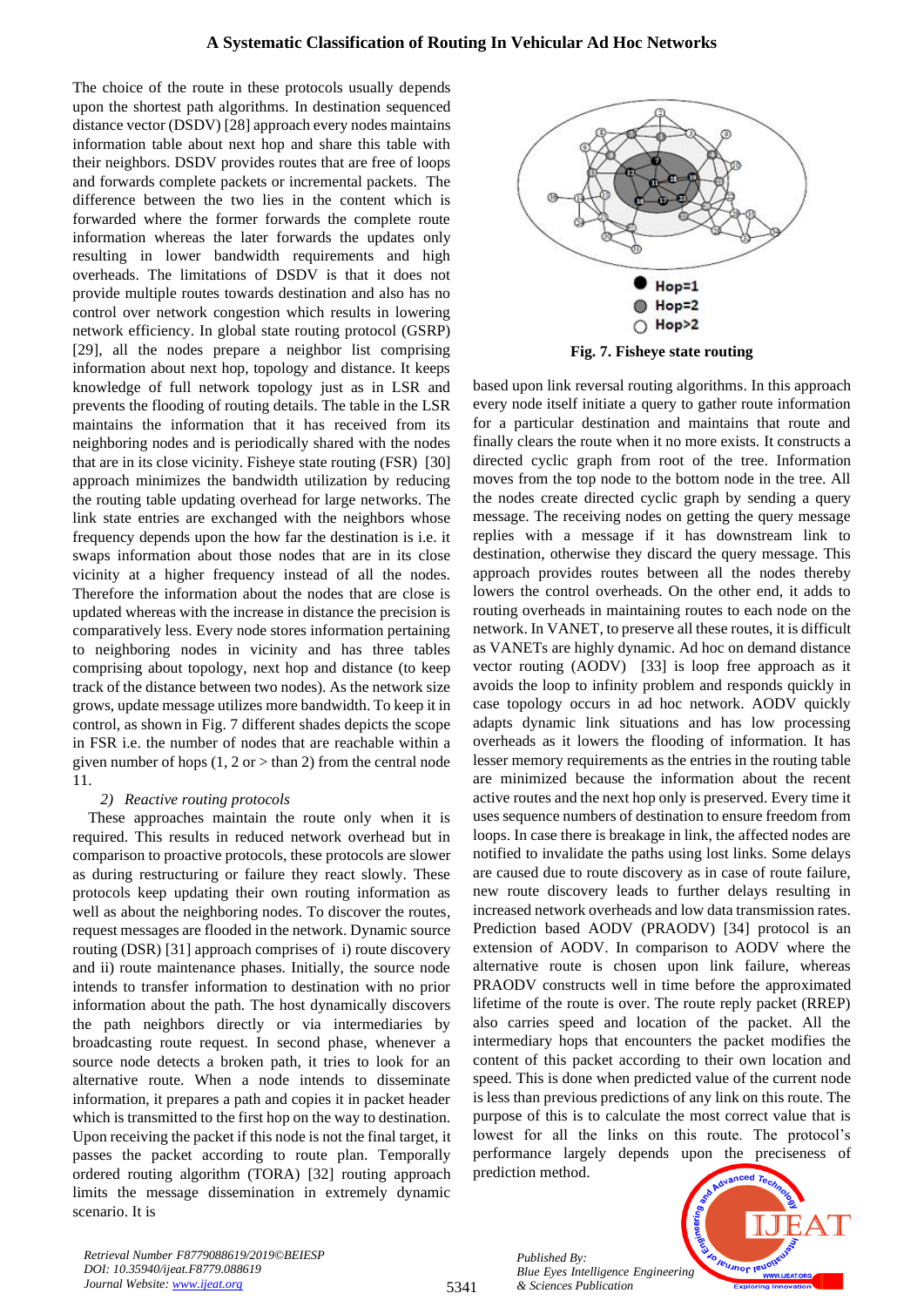

In static-node-assisted adaptive data dissemination in vehicular networks (SADV) [35] information is forwarded to the static nodes deployed on road side or junctions in the absence of vehicles for delivering packets. This information is stored by the static nodes till the time the best route is available. SADV has minimized information delivery delay using multipath routing mechanism particularly in sparse environments where connectivity issues exists.

*3) Hybrid protocols*

They combine both reactive as well as proactive protocols with the aim to minimize routing overheads and delays in the route discovery for which the nodes are divided into zones. These approaches are not effective in scenarios where highly dynamic nodes are involved. Zone routing protocol (ZRP) [36], is a first protocol falling in this category. ZRP bifurcates the network into different sectors. Each node must be aware about the topology in its periphery, updating of nodes if any, takes place only in case topological changes takes place inside their own zone. Hybrid ad hoc routing protocol (HARP) [37] splits the network into non overlapping regions. In this protocol, routing is performed at intra region and inter region level based upon whether or not the destination is in the same region in which intermediary node resides. Hybrid location based ad hoc routing (HLAR) [38] approach merges modified AODV and greedy forwarding geographic routing approaches. In this approach instead of the minimum hop count, AODV uses an expected transmission count to know the best possible route. In this approach, the route discovery begins when the demand arises. In case no path is found from initiating node to terminating node, the initiating node includes its own location and the destination nodes location coordinates in route request packet (RREQ) and searches its own information table to check if any neighboring node is closer to destination node. In case, no such node is found, RREQ packet is flooded to all neighbors. Table V depicts comparison of ad hoc routing protocols.

#### *B. Position based routing*

In position or geographical routing basically the movement of vehicles in VANET is confined to the road and streets therefore, routing process using geographical information makes sense. The study by various researchers reveals that in comparison to topology based routing scheme like DSR and AODV, the position based routing schemes performs is better both in urban and highway scenarios. The nodes can get the information about their own position and neighboring nodes through GPS which assists in routing decisions and the vehicular node decides forwarding of the packet on the basis of its own location, neighboring node's location and destination's location. In case no neighbor is found nearer to the destination in comparison to the forwarder itself, then this strategy fails, this is called local optimal. Greedy parameter stateless routing (GPSR) [39] uses two approaches for disseminating packets, first is greedy forwarding where the node by using position information directly disseminates the information to nodes in its vicinity which is nearest to destination and the second method is perimeter recovery mode which is used when a local optimal situation arises, planarized graph for the node is constructed and packets are transferred as stated by right hand rule. Disseminating messages among highly mobile hosts (DMHMH) [40] is a scheme in which the packet collision are minimized and rebroadcasting is reduced. In this approach rebroadcasting is not carried out immediately instead the node waits for specified time to take the decision for rebroadcasting. This waiting period depends upon the interspace between the node and the sender i.e. lesser the distance from the sender, more is the waiting period for the rebroadcast. Generally the nodes in the border region carry the rebroadcast process. During the waiting period, if a node does not gets a duplicate copy from another node in its vicinity then only it transmits the information further thus suppressing broadcast storm. In greedy parameter coordinator routing (GPCR) [41] the nodes passes the message to the node available at the junction (called the coordinator) instead of the node that is within the range but is across the junction as this may lead to a local maximum. Greedy approach is used for packet forwarding and recovery mode is employed in case the local maximum situation arises. Due to high rise structures and build up in the city environment, a position based routing suffers. Traffic density is high on some roads as compared to the other, also vehicles have mobility constraints, due to road patterns which results in a weak signal reception and ends up into poor connectivity among vehicles. Contention based forwarding (CBF) [42] protocol involves broadcasting of packets to all the nodes that are directly in the vicinity of sender node and thereafter decision for transferring of packet by a node is carried keeping in view the distributed timer-based contention. Recovery procedure of CBF uses perimeter routing in case no greedy next hop is available. Sometimes due to hidden node issues, network congestion might be there. Anchor based street and traffic aware routing (A-STAR) [43] an urban scenario based approach, uses statistically dynamically related maps. Street maps assists in computing the order of junctions through which message travels to the final destination. It makes use of local recovery strategy instead of greedy approach or perimeter mode as the former is more suitable in the city environment. The authors have compared this approach with GSR and GPSR in terms of PDR and delay and it is observed that at lower traffic density 20% more packets are delivered as compared to higher density and there is an improvement of about 6% in terms of delay. A-STAR has improved outcome than GPSR but at lower density GSR is better. Greedy traffic aware routing (GYTAR) [44] performs well within city environment. The selection of an intersection through which the message travels is chosen dynamically depending upon the traffic density at that time and curve metric distance. In case of occurrence of local optimum, carry-forward approach is used. The results of this approach are compared to DSR and location aided routing (LAR) in terms of PDR and control overheads and it is observed that GyTAR outperforms other two approaches as it does not keeps track of the complete route at once but keeps on determining the relay path progressively. Also GyTAR has 'Hello' messages that adds the control overheads whereas other approaches have three control messages which increases the control overhead.



*Retrieval Number F8779088619/2019©BEIESP DOI: 10.35940/ijeat.F8779.088619 Journal Website[: www.ijeat.org](http://www.ijeat.org/)*

5342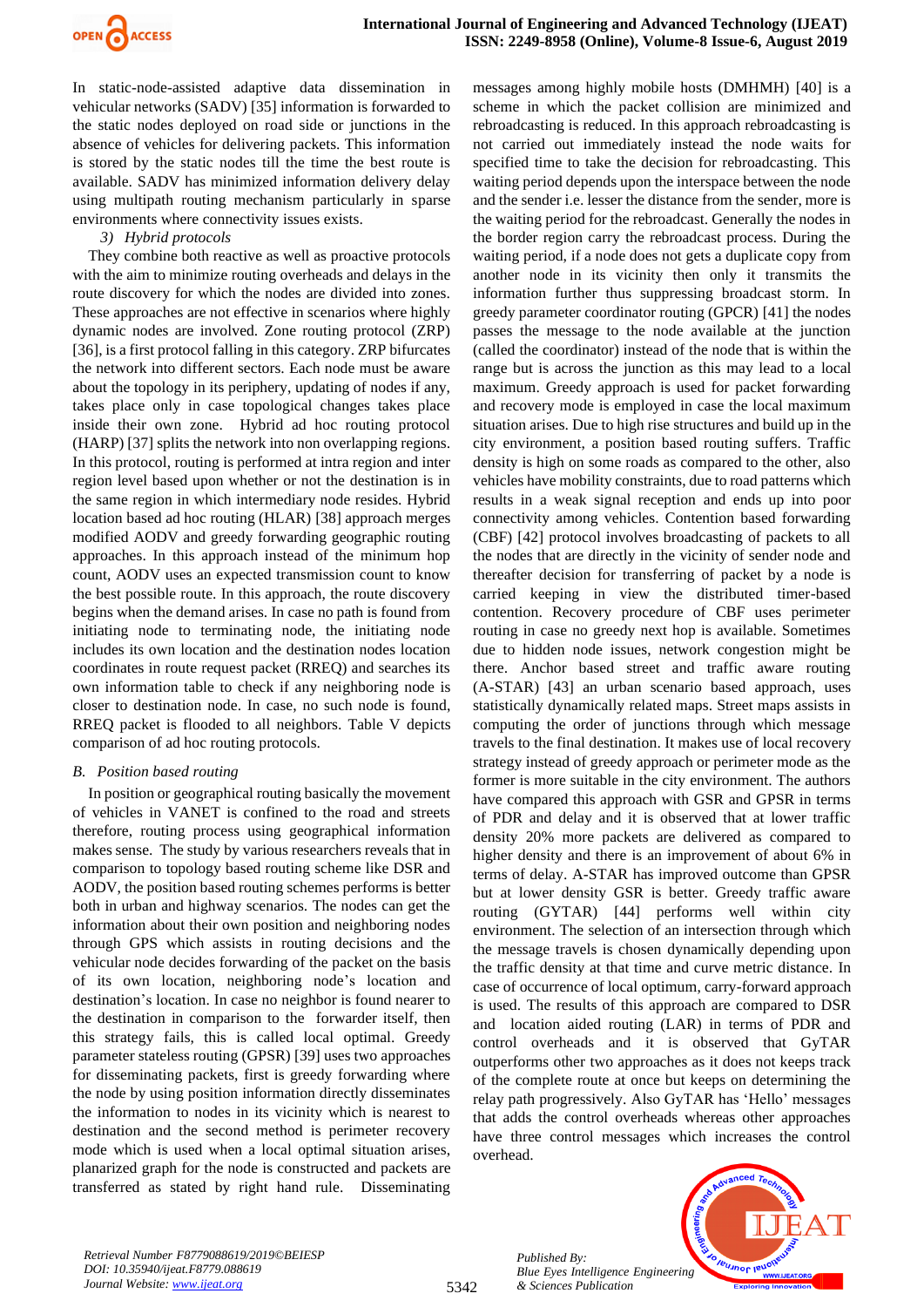| <b>Protocol</b> | <b>PDR</b> | Latency | Overhead | <b>Bandwidth</b><br><b>Utilized</b> | Pros/Cons                                                                                                                                                                                                                                                                                                                                                                                                                 |
|-----------------|------------|---------|----------|-------------------------------------|---------------------------------------------------------------------------------------------------------------------------------------------------------------------------------------------------------------------------------------------------------------------------------------------------------------------------------------------------------------------------------------------------------------------------|
| <b>DSDV</b>     | H          | L       | H        | H                                   | Route discovery not required initially, lower delay in real time applications,<br>regular updates in routing tables required, more bandwidth required                                                                                                                                                                                                                                                                     |
| <b>DSR</b>      | H          | H       | L        | L                                   | No beaconing, route creation done only when it is needed, route cache<br>information utilized efficiently to reduce overheads and collisions, broken<br>links cannot be maintained locally, high delays in comparison to the table<br>driven approaches, performance degradation in a highly dynamic VANET<br>environment                                                                                                 |
| <b>TORA</b>     | H          | H       | H        | H                                   | Creates directed acyclic graph when required, not scalable and suitable for<br>vehicular environment, causes routing overheads as it maintains routes to all<br>network nodes                                                                                                                                                                                                                                             |
| <b>GSRP</b>     | L          | L       | H        | H                                   | Generates better optimal paths, more bandwidth consumption, higher<br>operational cost, large message size leads to more time consumption                                                                                                                                                                                                                                                                                 |
| <b>AODV</b>     | L          | H       | H        | H                                   | Link failures are handled efficiently, minimized route redundancy, low<br>memory requirement, supports large networks, high bandwidth utilization,<br>connection initiation process takes time                                                                                                                                                                                                                            |
| <b>OLSR</b>     | M          | M       | H        | H                                   | Suitable where delay requirement is low and where there are rapid changes of<br>source-destination pair, broken link discovery requires more time, routing<br>table is updated in case of link failure not done as no control messages<br>triggered for link failure, overhead is high when number of nodes increases                                                                                                     |
| <b>FSR</b>      | L          | H       | H        | L                                   | Due to partial information sharing about updates with neighbors, low<br>bandwidth consumption, little awareness about far away nodes, higher<br>processing overheads as network size increases, route formation information<br>incomplete                                                                                                                                                                                 |
| <b>HARP</b>     | M          | H       | L        | L                                   | Handles path failures during information transmission itself, election<br>overheads                                                                                                                                                                                                                                                                                                                                       |
| <b>PRAODV</b>   | L          | ND      | H        | M                                   | Keeps track of life time of route and accordingly new routes are constructed,<br>control overheads are higher due to prediction mechanism                                                                                                                                                                                                                                                                                 |
| <b>SADV</b>     | L          | H       | H        | ND                                  | Adapts varying traffic densities dynamically, periodic beacon by vehicles and<br>static nodes adds overheads, each node must have digital street maps                                                                                                                                                                                                                                                                     |
| <b>HLAR</b>     | M          | L       | ND       | M                                   | Intermediate nodes can repair the broken links locally, do not guarantees best<br>reliable route as relay nodes lacks information about reverse link to source                                                                                                                                                                                                                                                            |
| <b>ZRP</b>      | ND         | ND      | L        | L                                   | Large overlapping of routing zones, networks division into zones can be done<br>on the basis of transmission power, strength of signal and speed, affected by<br>frequent topology changes and dynamicity of VANET, zone size needs to be<br>fixed before implementation, nodes maintain information of its own routing<br>zone thus control overhead are less, multiple route identification with no<br>looping problems |

Table- V: Comparison of ad hoc based routing protocol

L-Low, M-Medium, H-High, ND-Not Determined

Multihop routing protocol for urban VANETs (MURU) [45] is distributed, on demand multihop routing scheme for city scenarios where the source vehicle initiates route discovery by creating route\_request message. All the intermediary nodes calculate an estimate for the quality of link at receiver using expected disconnection degree (EDD) metric. To calculate EDD, speed and trajectory of vehicular movement is taken into consideration. The source vehicle initiates a route request and every intermediary vehicle calculates EDD. The route with lowest EDD is chosen. The authors have evaluated the approach in terms of PDR, delay and control overhead and comparison is done with DSR, AODV and GPSR. It has been observed that with the rise in vehicle density, MURU has higher PDR and lower average overhead and lower delay. Connectivity-aware routing (CAR) [46] is a V2V based communication approach that is suitable highway and urban environment. "Guards" track the current location of destination even if the destined node had covered substantial distance from its initial location over a period of time. These guarding nodes adds up some information to the packets or redirects the packets to deliver it to the destination. The comparison is done with GPSR and GPSR+AGF on basis of the parameters like PDR, average delay and routing overhead. It has been observed that CAR performs exceedingly well in comparison to GPSR whereas the performance is moderate in GPSR+AGF. The delay in CAR has shown drastic improvement in comparison to others in both city and highway scenario. Low routing overhead because of adaptive beaconing is observed in comparison to GSPR. In Greedy Routing and Abstract Neighbor Table (GRANT) [47] approach the plane is splitted into areas, and for each area there is one representative neighbor. The information about the representative neighbor for each area is stored in abstract neighbor table (ANT). In case there is no neighbor for an area, the entries for such area are empty in ANT. Whenever a node sends beacon packets, ANT is appended with it. Upon receiving this beacon, receiving node can calculate the area that the sending node and its neighbor belongs to. As GRANT uses extended greedy routing, this provides every node an information in advance about the best route to follow. In edge node based greedy routing (EGBR) [48] scheme message may be forwarded in a unicast manner. The next hop selected is the one that is on the edge in the direction of destination as per transmission range from the sender. EGBR involves less intermediary nodes for transmitting information from the source to destination with high throughput.

> *Published By: Blue Eyes Intelligence Engineering & Sciences Publication*



*Retrieval Number F8779088619/2019©BEIESP DOI: 10.35940/ijeat.F8779.088619 Journal Website[: www.ijeat.org](http://www.ijeat.org/)*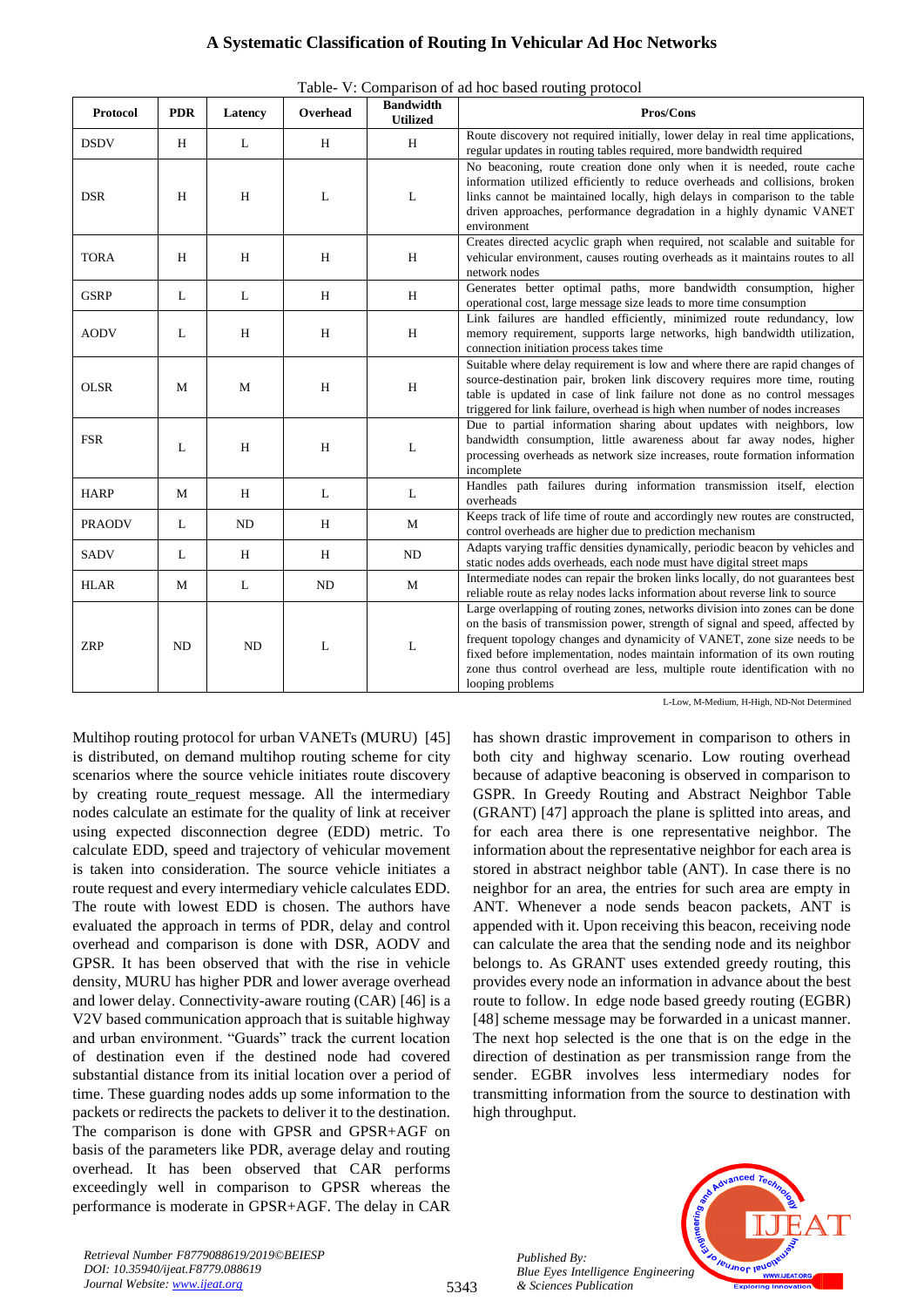

Vehicle assisted data delivery protocol (VADD) [49] proposed store and carry forward concept where the vehicles on the move carries the packet till the time another vehicle comes in its vicinity and the packet is forwarded. VADD has performed exceedingly well in terms of PDR, with lower data delay and control overheads.

In junction based routing (JBR) [50] approach the nodes are identified as i) coordinator node - node located near junction and ii) simple nodes- nodes placed anywhere between two junctions on the road. Every node periodically broadcast hello message and shares its positional coordinates as well as its identification category. Before passing a message to destination, the simple node verifies the neighbors in the vicinity of destination. In case destination is not in its communication range. Preferably coordinator node if available is selected as forwarding node. In case if multiple coordinators are available, the one that is closest to the destination is chosen. Further in recovery strategy for a simple node when local optimum is attained, neighbor list is searched and divided into simple node and coordinator node. The distance of last node from current node and as well as the node under consideration is also evaluated for forwarding the packet. In recovery strategy, where coordinator just forwarded the message, the divergence between the vehicle which was placed in recovery strategy and the terminus vehicle is calculated. This is done for every selected simple node. The selection of next hop is made where the angle is smallest. The authors assessed JBR with modified GPCR on metrics like PDR, delay and hop count. This approach is evaluated by varying the communication radius and it is observed that the delay is higher in case of JBR in comparison to GPCR when the communication radius is low, but when the communication radius is increased the JBR outperforms GPCR. It is because of better selection approach for next hop. JBR outperforms GPCR in terms of PDR irrespective of the variation in the communication radius. It has also been observed that JBR performs drastically well when the communication range is highest. Vehicle density and load aware (VDLA) [51] routing uses junction based geographical approach which aims at searching a robust route with high packet delivery ratio and lower delays. In this approach firstly traffic load and vehicle density is obtained for each road segment and junctions. As the packet is forwarded, the decision about the selection of junction is done dynamically and sequentially. Density of vehicles, traffic load and distance to destination is taken into account while decision is to be made. The performance of VDLA approach is assessed using PDR, hop count and delay where the results are compared with GPCR. It has been observed that with the rise in traffic density, VDLA has lower hop count. Also delay is extremely lower in comparison to GPCR due to lesser hop count and low probability of packet contention, and PDR in this approach is higher in comparison to GPCR because VDLA chooses a path where the number of vehicles are such that they provide connectivity with the light network load that reduces contention.

Traffic flow-oriented routing (TFOR) [52] is a junction based geographic approach suitable for city scenarios. The protocol involves mechanism for selecting of junction followed by routing between junctions on the basis of two hop neighbor information, while making selection for junction dynamically, also the protocol keeps in consideration the directional and non-directional traffic flow. The sender vehicle utilizes digital maps to locate the neighboring junctions and thereafter determines the curve-metric distance from the neighboring junction to the destination vehicular node. The junction which is nearest to the destination is chosen. The authors have compared TFOR with E-Gytar, GPSR and GSR on the basis of PDR, delay and routing overheads. It has been observed that, irrespective of varying traffic densities, the TFOR outperforms all the other protocols by a margin of over 7%, 9% and 16% for PDR and 7.5%, 12% and 15.3% for delay as compared to E-Gytar, GSR and GPSR respectively. One of the reasons for this is that TFOR considers both directional and non-directional traffic available towards the path of destination. Anchor based connectivity aware routing (ACAR) [53] protocol takes into consideration buses and cars as nodes, irrespective of whether they are moving clockwise or anticlockwise. The protocol gathers the information about its neighbors through a route request and reply beacon messages and thereafter shortest path is preferred to move the information. In case of non-availability of node i.e. in sparse scenario, store and carry forward mechanism is implemented. The performance of ACAR is evaluated on the basis of PDR, packet delay, distribution of route length, routing overhead, hop count and the results are compared with A-STAR. It has been observed that with the rise in traffic density the PDR also improves whereas the delay is higher when traffic density is low in comparison to ACAR, but at higher densities it is almost same. The hop count is always on the lower end in comparison to A-STAR which is because of the assumption made by authors regarding position and direction of vehicles. Routing overhead is on the higher side as vehicles shares their position updates with the neighbors continuously to maintain connectivity.

Traffic aware segment based routing (TASR) [54] is a fully distributed approach where information about the road segment plays a decisive part in making routing selection. The protocol calculates the connectivity of the network and multihop forwarding dynamically i.e. from traffic density information and route selection, expected connectivity degree (ECD) is computed. ECD identifies the quality of connection from initiator to receiving nodes. TASR controls transmission overheads for each intermediary node to avoid broadcasting in the entire transmission area. The approach is evaluated in comparison to MURU and VLDA. The evaluation is done by variation in the velocity, number of vehicles and data sending rates. TASR outperform others in terms of latency, delay, PDR, hop count and data packet error rate. The average latency is lower when the vehicles are moving at slower speed, delay is low when traffic flow in the network is less but this gap further widens in comparison to VDLA and MURU when traffic density increases. PDR is a higher when the vehicle velocity is less. TASR shows the lowest packet error rate in comparison to VDLA and MURU.

This error rate increases with rise in velocity of vehicles. Table VI depicts comparison of position based routing protocols.



*Retrieval Number F8779088619/2019©BEIESP DOI: 10.35940/ijeat.F8779.088619 Journal Website[: www.ijeat.org](http://www.ijeat.org/)*

5344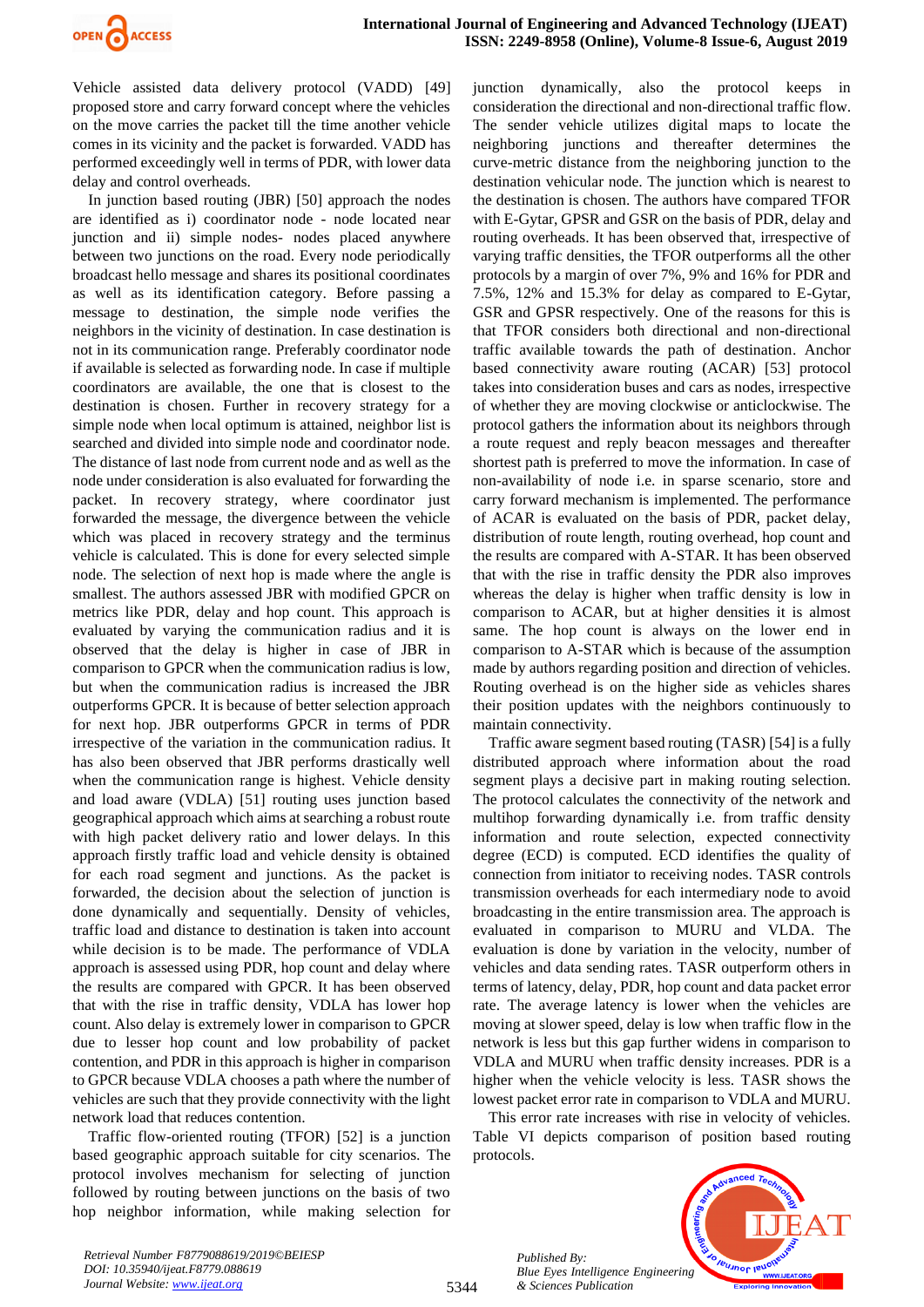| Protocol     | <b>Vehicle</b><br><b>Density</b> | <b>PDR</b> | Latency      | <b>Number</b><br>of Hops | <b>Bandwidth</b><br>Consumption | Pros/Cons                                                                                                                                                                                                                                                              |
|--------------|----------------------------------|------------|--------------|--------------------------|---------------------------------|------------------------------------------------------------------------------------------------------------------------------------------------------------------------------------------------------------------------------------------------------------------------|
| <b>GPSR</b>  | L                                | H          | M            | L                        | L                               | Suitable for static ad hoc environment, packet forwarding decision<br>made dynamically, largely affected due to obstacles in cities, updated<br>information about neighbors not available in sender nodes routing<br>tables, fails to consider impact of high mobility |
| <b>GPCR</b>  | H                                | L          | ND           | H                        | M                               | Does need global or external information, highly dependent upon<br>junction nodes, end to end connectivity issue in sparse environment                                                                                                                                 |
| <b>GSR</b>   | H                                | M          | M            | L                        | L                               | Scalable, higher routing overhead due hello messages. Connectivity<br>issues at lower densities                                                                                                                                                                        |
| A-STAR       | М                                | L          | <b>ND</b>    | H                        | L                               | Suitable for both dense and sparse environment, relies on static<br>information to discover path which results in connectivity issues in city<br>streets                                                                                                               |
| CBF          | H                                | H          | H            | L                        | L                               | Eliminating beacon messages results in saving bandwidth, lesser packet<br>collisions, performance on highways not good                                                                                                                                                 |
| <b>GYTAR</b> | M                                | L          | $\mathbf M$  | L                        | $\mathbf{M}$                    | Can handle high mobility, changing topology, frequent disconnection<br>efficiently, dependent upon RSU's, to select routing paths it requires<br>accurate traffic information system                                                                                   |
| <b>MURU</b>  | H                                | H          | $\mathbf M$  | M                        | L                               | Link stability is determined priorly, does not perform well with low<br>vehicle density, small broadcast area is cause of concern if next hop<br>falls out of transmission range                                                                                       |
| CAR          | M                                | L          | H            | ND                       | L                               | Stores information about paths available between source and<br>destination, unnecessary nodes might get selected as anchor, cannot<br>adjust with different sub path when traffic environment changes                                                                  |
| <b>VADD</b>  | H                                | H          | L            | M                        | L                               | High PDR, suitable in case of multihop data delivery, delay is high in<br>case topology and traffic density changes                                                                                                                                                    |
| <b>GRANT</b> | $\rm ND$                         | ND         | ND           | ND                       | ND                              | Better performance in comparison to many other greedy routing in<br>urban environment. Due to beacon messages overhead is high                                                                                                                                         |
| <b>EBGR</b>  | H                                | М          | L            | ND                       | ND                              | No. of hops from source to destination minimized, high throughput,<br>drastic variation in PDR as vehicle density varies                                                                                                                                               |
| <b>VDLA</b>  | Н                                | H          | L            | L                        | ND                              | Major routing decisions are done before packet reaches junction, high<br>mobility of nodes may lead erroneous information                                                                                                                                              |
| <b>JBR</b>   | H                                | H          | L            | H                        | ND                              | Coordinator selection approach for packet forwarding is efficient, for<br>better performances higher transmission ranges are required                                                                                                                                  |
| <b>ACAR</b>  | L                                | M          | $\mathbf{M}$ | L                        | ND                              | Utilizes both greedy, store and forward approach, performs only when<br>vehicles are moving, higher overheads                                                                                                                                                          |
| <b>TFOR</b>  | H                                | H          | $\mathbf{L}$ | L                        | ND                              | Performs well for safety as well comfort applications                                                                                                                                                                                                                  |
| <b>TASR</b>  | H                                | Η          | L            | L                        | ND                              | Establishes and sustains robust communication, overheads in terms<br>feedback information about route error to sender                                                                                                                                                  |

L-Low, M-Medium, H-High, ND-Not Determined

# C. *Cluster based routing*

It involves creating clusters for the nodes that are in a close vicinity. The cluster head (CH) within the cluster ensures communication between the members of the cluster and across clusters as well. Some approaches allows direct communication between members, whereas communication across clusters is through cluster heads. The cluster head (CH) manages the information about the nodes in its cluster as well as gateways (GW). Cluster based routing improves scalability. Various clustering protocols have been proposed regarding the CH selection and routing process. Open IVC COIN [55] is clustering based approach where cluster head is selected considering vehicle dynamics like mobility of node, distance between nodes and intention of the driver. To make communication possible for longer periods, relative mobility between the cluster heads and nodes of the cluster should be low. Simulation results reveals that the average cluster lifetime is increased by 192 % and cluster membership changes are reduced by 46% in COIN. LORA\_CBF [56] protocol uses greedy forwarding scheme for transferring information. Here, the nodes are either cluster member (CM) or CH or GW. Only CHs or GW nodes are responsible for packet forwarding. Location Request (LREQ) messages are forwarded by source (either CH or GW) in case destination's location is unknown. Upon receiving location reply (LREP) message, CH verifies if the destination vehicle is the part of the same cluster. This approach is robust in overheads and packet delivery. In cluster based routing (CBR) [57] approach the geographical area is split into square lattice. On the basis of geographical information each node calculates best possible neighboring node so that messages can be passed on to the next hop. The routing overhead in this approach is lesser as route discovery is not required. In case RSU is present in the grid, it is chosen as CH. Cluster head broadcast the information about cluster coordinates and its own presence to its neighbor. In case cluster head leaves the cluster it broadcast a message about its exit as well as information about the cluster, this information is stored by intermediate node till the time new cluster head is formed. Vehicular weighing clustering algorithm (VWCA)[58] describes the procedure for electing the best possible node as the cluster head so that network can work in an efficient manner. To do so, a distrust value for each vehicle on basis of message forwarding is taken into consideration. Two lists i) a white list and ii) a black list are maintained by each vehicle.



*Published By:*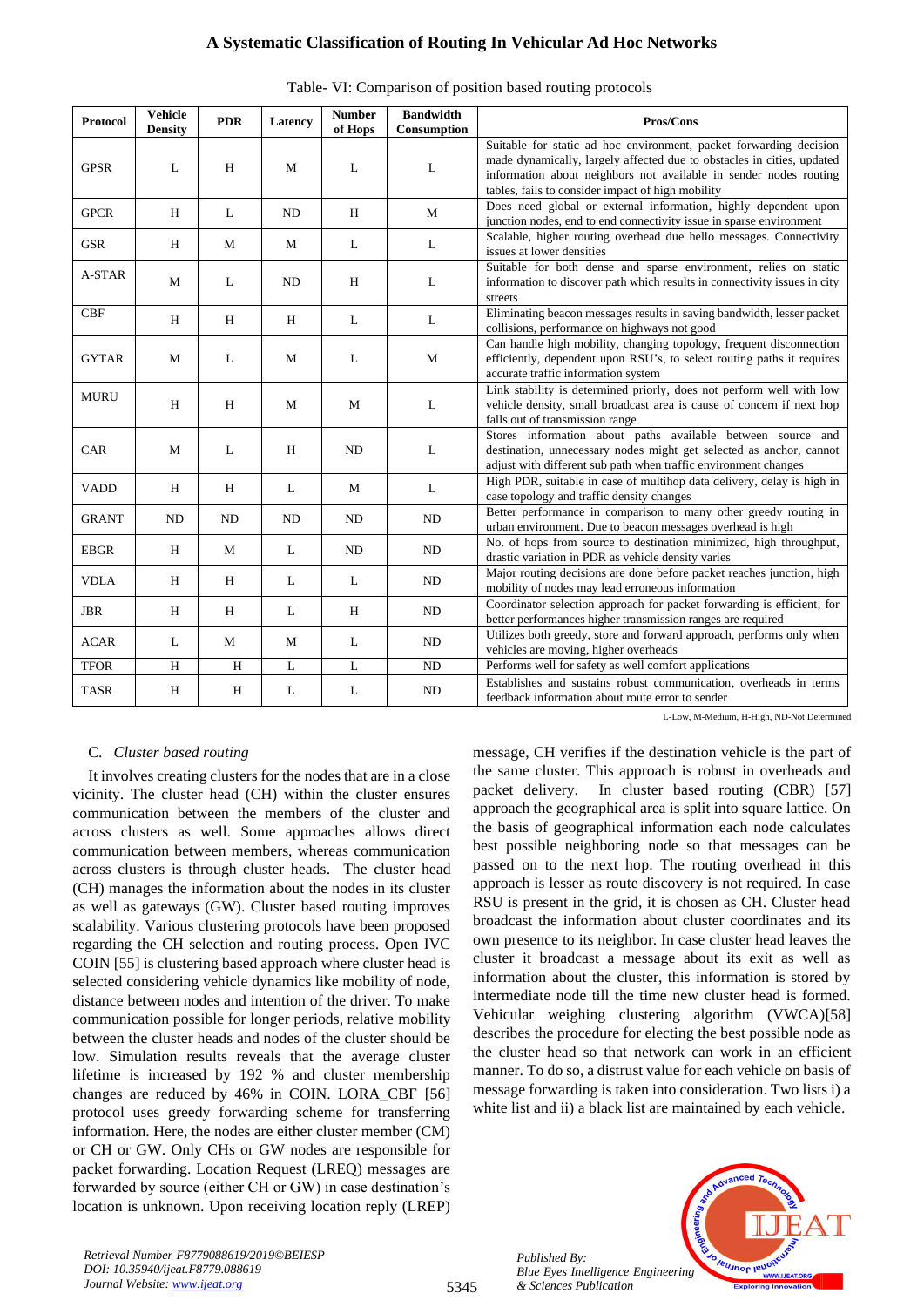

Further, the vehicles can adjust their transmission range dynamically in case there are no neighboring nodes for which adaptive allocation of transmission range (AATR) technique is proposed. Monitoring of malicious vehicle (MMV) algorithm is used for evaluating distrust value that decides the priority which is to be given to the vehicles. Simple and robust dissemination (SRD) [59] approach can disperse data both for dense as well as sparse environment using limited topology information. To optimize the suppression technique in dense scenarios, only a subset of vehicles participate in the rebroadcast whereas in case of sparse environment, store-carry-forward concept is implemented. SRD results in a high PDR with low delay in varying traffic conditions. Multiagent driven dynamic clustering (MDDC) [60] is an approach that considers heavy weight static and light weight mobile agents like speed of the vehicle, direction, pattern of movement and degree of connectivity with other vehicles while forming a cluster on the road between two intersections. The clusters members are classified keeping in consideration relative speed and direction of movement of vehicles, whereas for the selection of cluster head, the degree of connectivity and time to leave the intersection is considered. Cluster members (CM) that follows similar mobility pattern as announced by CH can reconnect once they pass the intersection. Passive cluster aided routing (PassCAR) [61] protocol performs well in one way multilane highway scenario. The protocol involves three stages i) route discovery ii) route reply and iii) data transmission. Initially PassCAR identifies suitable members for stable and reliable cluster. The candidate nodes determine the priority of their own to be a participant on the basis of node degree, expected transmission count and lifetime of link. PassCAR protocol claims to have high PDR and high throughput. Vehicular multihop algorithm for stable clustering (VMaSC) [62] is a multihop approach using long term evolution for broadcasting safety related information. In this approach the cluster head selection is based upon relative mobility metric that is evaluated on the basis of average relative speed with regard to the nodes in the neighbor. The vehicular node operates in one of the five states i.e. initial, state election, CH, isolated CH and CM. Authors have implemented the proposed approach using NS3 and SUMO. To validate the proposed approach comparison is carried with multihop clustering algorithm NHop and MDMAC in terms of metric such as CH duration, CM duration, CH change rate, CH overhead. This approach results in high PDR at varying vehicular densities. Due to better cluster stability delay is minimal with low cluster overheads. CPB [63] approach forms clusters considering the direction of movement of vehicular nodes. The CH selection is carried on the basis of link connectivity and the probability of packet transmission successfully. The packet forwarding probability by cluster head depends upon the count, a copy message is received by CH. In case a copy of the packet is received multiple times (above a threshold value), the cluster head just ignore the packet instead of forwarding. The approach is compared with Jin's model and weighted-p-persistence scheme in terms of PDR, information coverage and transmission delay. At lower densities the performance of CPB in terms of information coverage is low but with rise in traffic density, the performance is significantly improved. Similarly the delay is less at low density. PDR is evaluated at varying speed as well as traffic density and CPB performs better in comparison to the other approaches. CRLLR [64] approach utilizes Ant Colony Optimization for deciding the number of clusters, making cluster head selection as well as for reliable routing path. The information to be disseminated is aggregated to nearby authenticate on board units rather than all OBU's transferring data. In the absence of routing information in routing table, all the route requests are sent to cluster head by vehicular nodes which the CH forwards to the gateway nodes. Table VII depicts the comparison of cluster based routing protocols.

#### *D. Geocast based routing*

It aims is to a deliver packet within a specific geographical region. Geocast is a kind of multicast within a specific region. Many of the geocast approaches are based on direct flooding that controls message overhead and congestion in the network by specifying a forwarding region and restricting the flooding within it. Inter-vehicle geocast (IVG) [65] disseminates information relating to accidents and natural calamities with vehicles on highways that are moving towards the site of incident. The GPS assists in confining the delivery of messages in the specific area. Cached Geocast Routing (CGR) [66] is an approach that adds cache to the routing layer which holds the packet that cannot be forwarded by a node at distant location because of local minimum upon arrival of neighbor in range, the message in the cache can be forwarded to this newly identified node. In this approach the distance based continual updations in neighbor are considered Mobicast protocol [67] works well for applications involving spatio-temporal coordination. It considers both space as well as time for geocast routing. This approach aims to disseminate message to every node that is in the zone of relevance at time t. It works well for applications involving spatio-temporal coordination. Dynamic backbone assisted medium access control (DBAMAC) [68] protocol supports geocast communication on a highway scenario for various VANET applications. It ensures faster dissemination of messages by combining reactive and proactive approaches. On the basis of stability and channel link quality a virtual back bone is created, and messages are forwarded over multihop backbone. In the absence of backbone, a recovery forwarding contention based approach is used. Geocache [69] protocol cooperatively shares information relating to road congestion This information is utilized in making the decision dynamically to select best possible route to destination. As the information is stored within the cache instead of fetching from other nodes, this results in lowering the network overhead as information exchange reduces significantly. Authors have implemented the approach with varying traffic generation scenarios for an urban environment. The scheme is evaluated on the basis of response time i.e., the delay in requesting and receiving information by the vehicle, the number of broadcast and information accuracy. Geocache reduces the response time to a large extent.



*Retrieval Number F8779088619/2019©BEIESP DOI: 10.35940/ijeat.F8779.088619 Journal Website[: www.ijeat.org](http://www.ijeat.org/)*

*Published By:*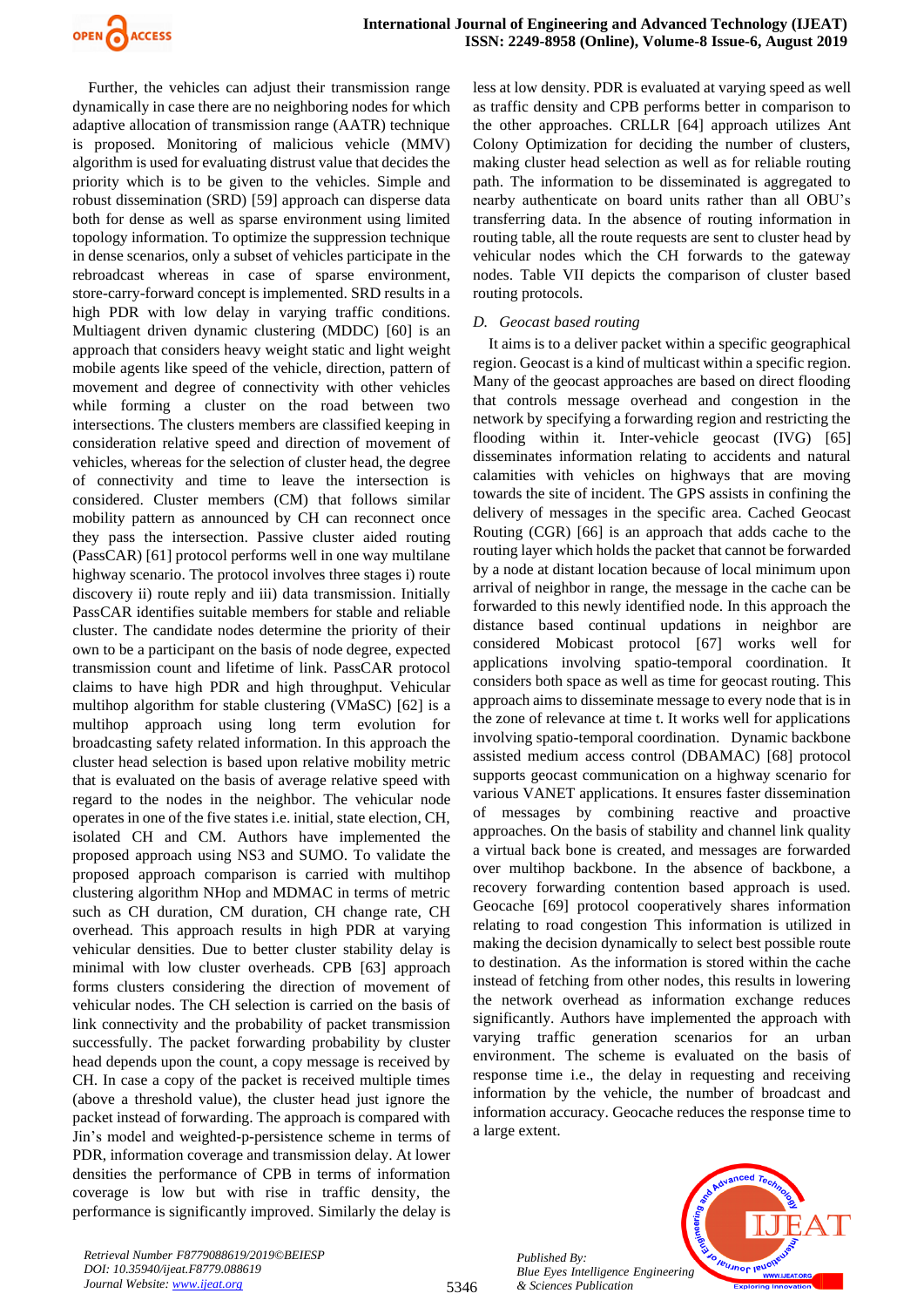This scheme performs better, with increase in cache time as the message generation per vehicle reduces. Table VIII shows comparison of Geocast Routing protocols.

| Protocol     | Vehicle<br><b>Density</b> | <b>PDR</b> | <b>Cluster</b><br>Life | <b>Throughput</b> | <b>Bandwidth</b><br>Consumption | <b>Pros/Cons</b>                                                                                                                                  |
|--------------|---------------------------|------------|------------------------|-------------------|---------------------------------|---------------------------------------------------------------------------------------------------------------------------------------------------|
| <b>COIN</b>  | M                         | M          | H                      | L                 | L                               | Provides better cluster stability, high overhead for<br>achieving cluster stability                                                               |
| <b>CBR</b>   | H                         | H          | H                      | H                 | ND                              | Minimizes on demand route discovery traffic, scalable for<br>large networks, speed and direction not taken into<br>consideration                  |
| <b>SRD</b>   | H                         | H          | M                      | H                 | H                               | Supports both dense and sparse scenarios, addresses<br>broadcast storm problem efficiently, Not reliable for safety<br>messages                   |
| <b>VWCA</b>  | M                         | H          | H                      | ND                | H                               | Improved network connectivity while electing cluster<br>heads, performance in city environment is low                                             |
| <b>MDDC</b>  | M                         | M          | H                      | M                 | H                               | high<br>Traffic management is robust and agile,<br>communication and computational overheads                                                      |
| PassCAR      | H                         | L          | M                      | M                 | L                               | Support high speed vehicles, lower transmission<br>overheads, throughput decreases drastically when vehicle<br>velocity increases                 |
| <b>VMaSC</b> | H                         | H          | H                      | H                 | L                               | Efficiently disseminates information with minimal usage<br>of architecture, performance issues in urban scenarios with<br>lower vehicle density   |
| <b>CPB</b>   | H                         | H          | H                      | H                 | L                               | Provides better cluster stability, forwarding probability is<br>adjusted according to the traffic density, information is<br>low at lower density |
| <b>CRLLR</b> | H                         | ND         | H                      | M                 | H                               | Control excessive route discovery requests                                                                                                        |

|  |  | Table- VII: Comparison of cluster based routing protocols |  |  |  |
|--|--|-----------------------------------------------------------|--|--|--|
|  |  |                                                           |  |  |  |
|  |  |                                                           |  |  |  |
|  |  |                                                           |  |  |  |

Table- VIII: Comparison of geocast routing protocols.

| Protocol   | <b>PDR</b> | Latency | Control<br><b>Overheads</b> | <b>Bandwidth</b><br>Consumption | Pros/Cons                                                                                                                                                                       |
|------------|------------|---------|-----------------------------|---------------------------------|---------------------------------------------------------------------------------------------------------------------------------------------------------------------------------|
| <b>IVG</b> | M          | Н       | Н                           |                                 | Reliable and stable, keeps restriction on number of broadcasts,<br>performs well in fragmented network, requires accurate GPS<br>information, operates in highway scenario only |
| CGR        | H          |         | H                           | ND                              | Reduced network disconnection as messages can be stored in cache,<br>keeping information about neighboring nodes increases transmission<br>overheads                            |
| Mobicast   |            | H       | н                           |                                 | Performs well in fragmented network, complex computation for zone<br>of forwarding using dynamic topology                                                                       |
| DBA-MAC    | H          |         |                             |                                 | Provides efficient and real time information dissemination, eliminates<br>back-off overheads, reliable                                                                          |
| Geocache   | H          |         |                             |                                 | Lesser number of broadcasting messages and lower response time,<br>with increase in congestion response time increases                                                          |

L-Low, H-High, ND- Not Determined

L-Low, H-High, ND- Not Determined

# *E. Multicast based routing*

It involves communication from single sender node to multiple destination nodes lying in specific region. Multicast communication results in low transmission control overheads as well as power consumption [56]. Due to higher mobility and frequent topology change in VANETs, multicast protocols in VANETs are required to adapt these vehicular network characteristics. On-demand multicast routing protocol (ODMRP) [70] is a robust and scalable approach in which nodes are grouped and multicast routes are formed, the update is done on request by source rather than periodically. When a sender has some information to disseminate, it floods a Join\_Query message periodically in the network, and in case a node that is not the member of multicast group receive the Join\_Query, then the approach verifies whether the node is redundant or not. If it is not, the protocol stores the identity of this node and again broadcast the message. ODMRP has high control overheads and scalability issues as well. The efficiency of ODMRP is also affected when the information is propagated by multipath routes to destination. Multicast optimized link state routing (MOLSR) [71] is source based scheme that forms a multicast tree and a table comprising of a pair (source node, multicast group) is maintained that has no centralized entity. It provides a shortest possible path from the source node to all the members of this multicast group. In Multicast Ad hoc On-Demand Distance Vector (MAODV) [33] approach whenever a node wants to join multicast group it performs broadcast, all the recipient members of multicast group replies in unicast mode to sender. In case multiple replies are received by the sender of broadcast message, it chooses the one with the shortest path. MAODV has more overhead, a low PDR and longer delays. Dynamic Time Stable Geocast [72] routing protocol performs well in low density environment as well. In the region where the information is to be shared, the information is stored by the vehicle for some time which can be varied. The approach performs in two phases i) pre-stability period - during which the information is to be disseminated in the region of concern ii) stability period - the period in which information is kept alive i.e. the information is stored, carry and forwarded so that it can be disseminated when a relevant vehicle comes in the communication range.

> *Published By: Blue Eyes Intelligence Engineering & Sciences Publication*



*Retrieval Number F8779088619/2019©BEIESP DOI: 10.35940/ijeat.F8779.088619 Journal Website[: www.ijeat.org](http://www.ijeat.org/)*

5347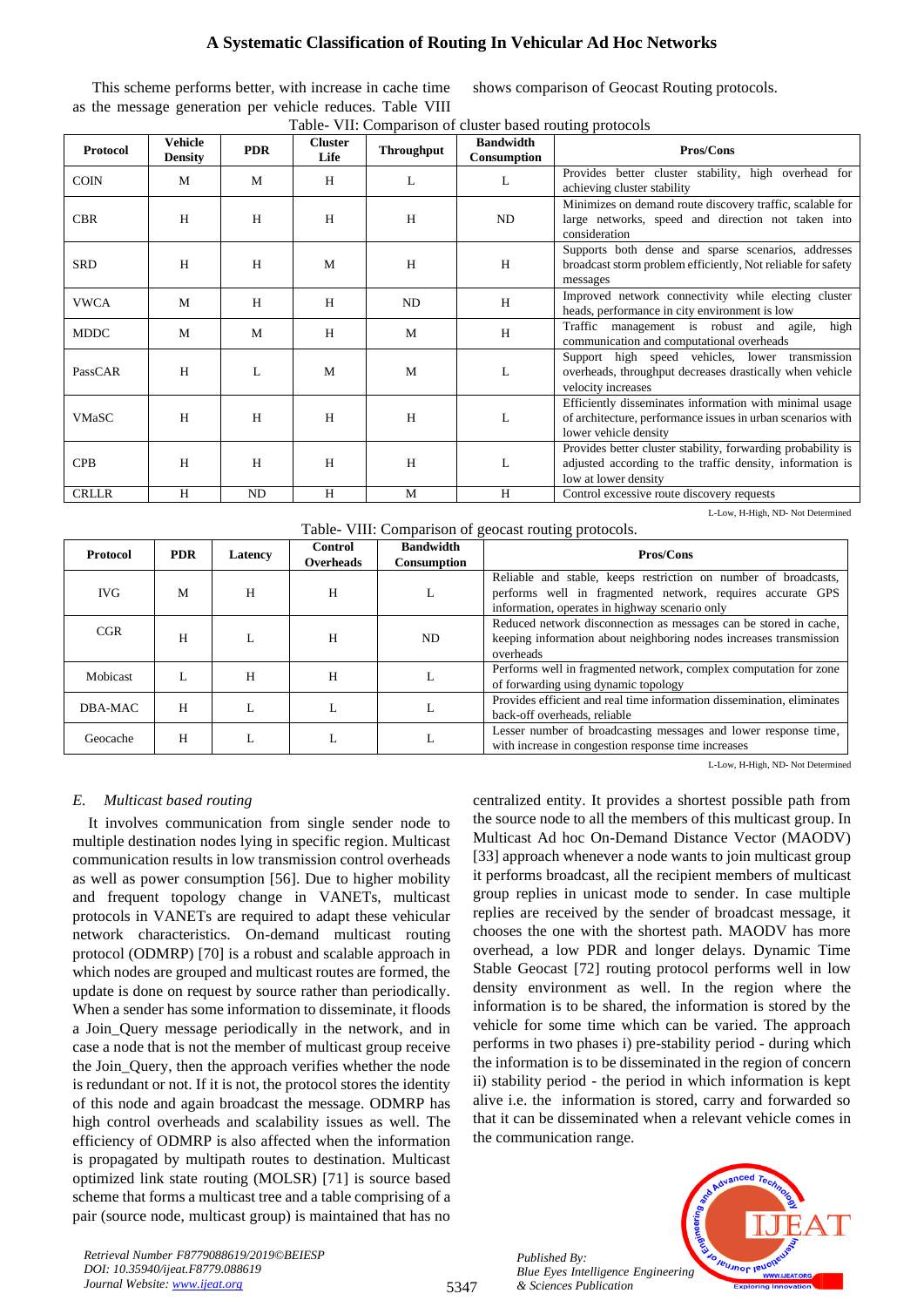

This protocol suffer from overheads, as information delivery time is to be adjusted, and transition from one phase to another is also to be considered. Constrained geocast [73] supports cooperative adaptive cruise control wherein vehicular speed is automatically controlled. The future prediction of vehicle position is done on the basis of current scenario. The protocol operates reliably as the traffic density rises however, the network overhead increases. Table IX depicts comparison of multicast routing protocols.

| Protocol                   | <b>Control Overheads</b><br><b>PDR</b><br>Latencv |     |   | Pros/Cons                                                                                                                                                                                             |  |  |
|----------------------------|---------------------------------------------------|-----|---|-------------------------------------------------------------------------------------------------------------------------------------------------------------------------------------------------------|--|--|
| <b>ODMRP</b>               | Н                                                 | ND. | Н | Uses control packets to deliver more information to multicast members,<br>ODMRP suffer from problem of scalability, data packet reaching<br>destination through multiple paths reduces the efficiency |  |  |
| <b>MAODV</b>               | L                                                 | Н   |   | Longer delays, establishing broken links in high mobility scenario is time<br>consuming, single point of failure in case multicast group leader fails                                                 |  |  |
| <b>DTSG</b>                | н                                                 |     |   | Not affected by vehicle speed, Additional overhead due to switching<br>between stability phases                                                                                                       |  |  |
| <b>Constrained Geocast</b> | ND.                                               | ND. |   | Reliable in the environment where vehicle density is high, higher mobility<br>of nodes result in network fragmentation                                                                                |  |  |

Table- IX: Comparison of Multicast Routing Protocols

# *F. Broadcast based routing protocols*

They are generally used for sharing information with vehicles relating to traffic and road conditions, weather, emergency situations and advertisements etc. Mostly broadcasting is implemented through flooding where each node rebroadcast the information in the vicinity except the sender. Flooding ensures delivery of the message to destination nodes. Flooding works efficiently when the network size is limited, otherwise the performance drops significantly. The bandwidth requirements are increased in flooding resulting in contentions and the collisions that increases overheads [17]. Selective flooding is used to avoid congestions in the network. Urban multi-hop broadcast (UMB)[74] protocol overcomes the issues related to broadcast storm, interference and hidden nodes. A transmitter node moves the packet to farthest node in the broadcast direction without any prior information. At the intersection, repeaters installed initiate directional broadcast. Authors have evaluated the proposed work on the basis of metrics like success percentage, packet dissemination speed and load generated per broadcast. It has been observed that UMB approach attains almost 100% success rate when packets are less, but the performance starts degrading when packet generation rate increases. In comparison to flooding protocols where load generated rises with the increase in number of vehicles, UMB's load generation remains almost same. BROADCOMM [75] approach splits the highway into virtual cells that are of similar length. The nodes are in such a way that at first level includes all nodes in a cell, second level is represented by cell reflector with some of the nodes located close to the middle of the cell. Cell reflector act as CH for a specific time interval and handles messages from the members of its own cell as well as of neighboring cells. Authors have evaluated the approach in terms of parameters like broadcast delay and routing load and comparison is carried with DOLPHIN and it has been observed that the broadcast delay for both the approaches is almost same when vehicles are at a close distance but when the gap between the vehicles increase, the delay for BROADCOMM is far less in comparison to DOLPHIN. In distributed vehicular broadcast (DV-CAST) [76] approach all the vehicular nodes uses flag variable to keep track of duplication of packets. In this vehicles are categorized as well connected, sparsely connected or totally disconnected to the neighboring nodes. The message forwarding is done keeping in view the category in which vehicle falls like, in case of well-connected, broadcast

L-Low, H-High, ND- Not Determined suppression techniques are used, in case of sparse connectivity, store and forward approach is used whereas fully disconnected neighborhood vehicular node stores messages to be forwarded till the time another node enters in the communication range, in case the time expires then packet is discarded. Authors evaluated the proposed approach in terms of broadcast rate, network reachability and network overhead. In well-connected scenario, the protocol achieves broadcast rate of 100% but when the number of vehicles are less, success rate falls to as low as 20%. DRIVE [5] disseminates the information in dense as well as sparse environments. To disseminate information in the area of concern, this protocol selects vehicles from within the sweet spot as relay node so that maximum vehicles can receive information during rebroadcast thus mitigating the issue of broadcast storm problem. DRIVE addresses the issues of network partition and temporal network fragmentation as well. To validate the proposed approach authors compared their results with existing approaches like SRD, DV-CAST, AID, DBRS, Flooding on the basis of metrics like coverage, delay, packets transmitted and number of collisions. DRIVE delivers information to all the vehicles in the area of concern as the traffic density increases. In terms of delay, DRIVE performs better in comparison to others except Flooding. The collision count increases slightly as vehicle density rises but DRIVE in comparison to Flooding and DBRS performs exceedingly better. Chaqfeh and Lakas [77] proposed three variations for broadcast suppression - speed adaptive broadcast (SAB), slotted speed adaptive broadcast (SSAB) and grid speed adaptive broadcast (GSAB). In these approaches, traffic is dynamically detected using speed data. Depending upon traffic conditions, every vehicle evaluates its probability for rebroadcast or waiting period. Further to implement broadcast suppression, a separation in time slots among vehicles results in sufficient amount of time for vehicles to make decision regarding rebroadcasting or discard the forwarding process after message is received. Further to avoid same time slots being assigned to vehicles moving in different lanes, a dissemination delay is added among the vehicles of different lanes to further decrease data redundancy and collision in GSAB.

*Published By: Blue Eyes Intelligence Engineering & Sciences Publication* 



*Retrieval Number F8779088619/2019©BEIESP DOI: 10.35940/ijeat.F8779.088619 Journal Website[: www.ijeat.org](http://www.ijeat.org/)*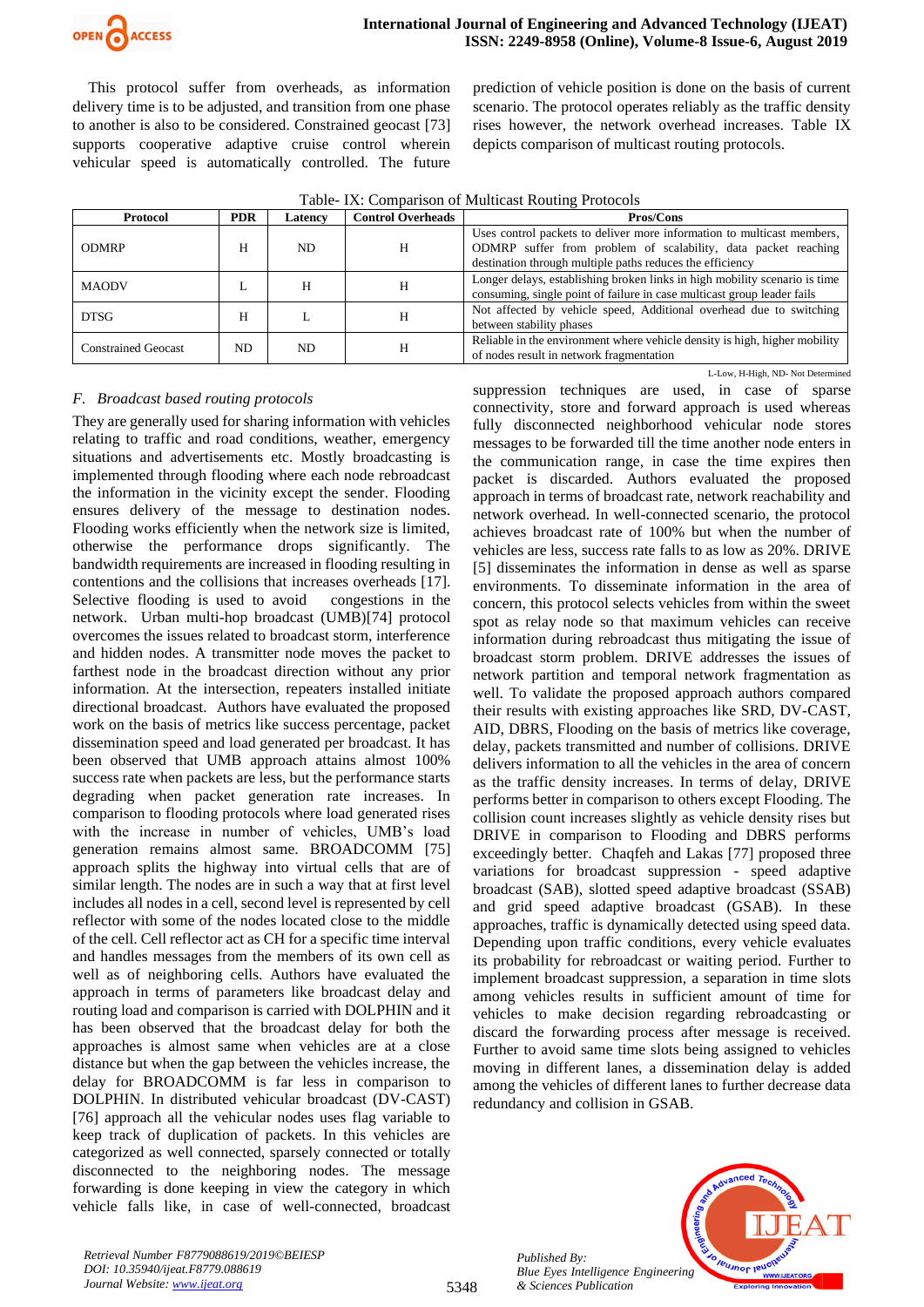Authors have evaluated the proposed approach on the basis of parameters like PDR, broadcast overhead per message, dissemination delay and average number of hops propagated and performed comparison with approaches like weighted p-persistence and slotted 1-persistence.

Simple and efficient adaptive data dissemination (SEAD) [78] protocol controls broadcast storm issues in sparse environment. In this approach, upon receiving a message the receiving vehicular node verifies weather it was received earlier as well or not and accordingly the decision is taken regarding rebroadcasting or discarding the message. The GPS location of vehicle from where the message is received is taken into account before taking decision regarding rebroadcasting. SEAD results in high PDR and low delay. Emergency degree broadcast (EDCast) protocol [79] is the one where the emergency degree of the packet is the decisive factor for prioritizing the packet broadcast, so that safety related information can be disseminated accurately and in time. Higher broadcasting probability and smaller size contention window is assigned to the packet with higher emergency degree value. The performance of EDCast is evaluated with metrics such as delay, redundancy, broadcast efficiency, PDR of emergency, broadcast efficiency of emergency and delivery delay of emergency. Authors have compared the results of proposed approach with Mflood, Farthest and Slotted-p. The simulation results reveal that delay increases as the traffic density increases, still in comparison to Mflood, EDCast performs three times better. In terms of redundancy Slotted-p though performs better than EDCast at lower vehicle density, but the performance of EDCast is much better at higher density scenarios. In direction based urban broadcast (DUB) [80] the information is disseminated in the specific region while keeping in consideration the direction of movement of forwarding vehicles forwarding vehicle. Vehicles are pre- loaded with street maps and priority for forwarding is allotted to the vehicles which are at the intersection or near to it with the aim to deliver information in all the directions. Adaptive data dissemination protocol (AddP) [81] is a routing scheme that adjust the beacon frequency keeping in consideration the local density. At higher density the beaconing rate is less whereas in sparse situation the beaconing rate is higher. It selects the forwarding node for data dissemination depending upon vehicles in the local periphery and the distance from the neighboring vehicles. Due to controlled beaconing the communication medium is free and can be utilized for delivery of data packets. The approach performs well for both highway and urban scenarios. Adaptive beacon broadcast in opportunistic routing (ABOR) [82] is a beacon control strategy where periodic beaconing broadcast is carried keeping in consideration the position, speed and direction. Beaconing frequency is decided upon calculating the life time of link between two nodes. The vehicles that has received the packet twice consecutively and in a high ranked node in the forwarding pool of vehicles is refrained from forwarding the beacons in subsequent transmission interval. Table X shows comparison of broadcast routing protocols.

Table- X: Comparison of broadcast routing protocols

| <b>Protocol</b>  | <b>PDR</b> | Latency | <b>Control</b><br><b>Overheads</b>                                                                                                         | Pros/Cons                                                                                                                                                                            |  |
|------------------|------------|---------|--------------------------------------------------------------------------------------------------------------------------------------------|--------------------------------------------------------------------------------------------------------------------------------------------------------------------------------------|--|
| <b>UMB</b>       | H          | ND      | ND                                                                                                                                         | Performs better with higher packet density, addresses hidden node problem, repeaters required at<br>the intersection for better performance                                          |  |
| <b>BROADCOMM</b> | H          | L       | L                                                                                                                                          | Performs better than flooding based approaches, minimum communication time, issue of network<br>partition or network fragmentation, perform only in a simple highway environment     |  |
| Flooding         | H          | L       | H                                                                                                                                          | No broadcast suppression technique employed                                                                                                                                          |  |
| <b>DV-CAST</b>   | L          | H       | H                                                                                                                                          | Suitable for dense and sparse environment, controls broadcast storm and network fragmentation,<br>in high mobility performance depends upon beacon frequency, high dependency on GPS |  |
| UV-CAST          | H          | L       | M                                                                                                                                          | Addresses broadcast storm problem, uses gift wrapping algorithm which is highly complex                                                                                              |  |
| HyDi             | H          | M       | H                                                                                                                                          | Performs efficiently in well-connected and patchy situations                                                                                                                         |  |
| <b>DRIVE</b>     | H          | M       | H                                                                                                                                          | Eliminates the broadcast storm, network partition and fragmentation problem, division of<br>transmission region may lead to selection of insignificant next forwarding node          |  |
| <b>SAB</b>       | H          | L       |                                                                                                                                            | Beaconless approach, uses speed of vehicles in the vicinity to gather traffic density, under sparse<br>conditions data dissemination is inefficient                                  |  |
| <b>SEAD</b>      | H          | M       | Beaconless mechanism for gathering traffic density, does not address sparse traffic conditions and<br>L<br>intermittent connected networks |                                                                                                                                                                                      |  |
| <b>DUB</b>       | H          | L       | M                                                                                                                                          | Data dissemination in multiple directions, beacons needs to be broadcasted periodically.                                                                                             |  |
| AddP             | H          | L       | L                                                                                                                                          | Controlled beaconing depending vehicle density in vicinity, message aggregation using network<br>coding reduces the number of messages, infrastructure support needed                |  |
| <b>ABOR</b>      | M          | L       |                                                                                                                                            | Improved quality of service, lesser overheads                                                                                                                                        |  |

5349

L-Low, M-Medium, H-High, ND- Not Determined

Finally in Table XI, we have presented a summary of the routing protocols discussed in the previous section in terms of forwarding strategy, architecture and simulation tools used.

# **IV. MOBILITY MODEL AND SIMULATION**

VANET simulation models in general treat all nodes identically. The purpose of a realistic mobility model is to evaluate the routing performance and predict the subsequent positions of the vehicle and accordingly make routing decisions as well. The mobility model specifies the moving pattern of nodes, their current location, velocity and change in acceleration with the passage of time [83]. On the basis of

this information simulator generates random topology. The mobility model framework includes topological maps i.e. streets and lanes, roads, obstacles, speed of the as per vehicular densities and communication model etc. To generate realistic models, one way is to generate pattern from traces of mobility. Mobility model comprises of traffic pattern and motion pattern.

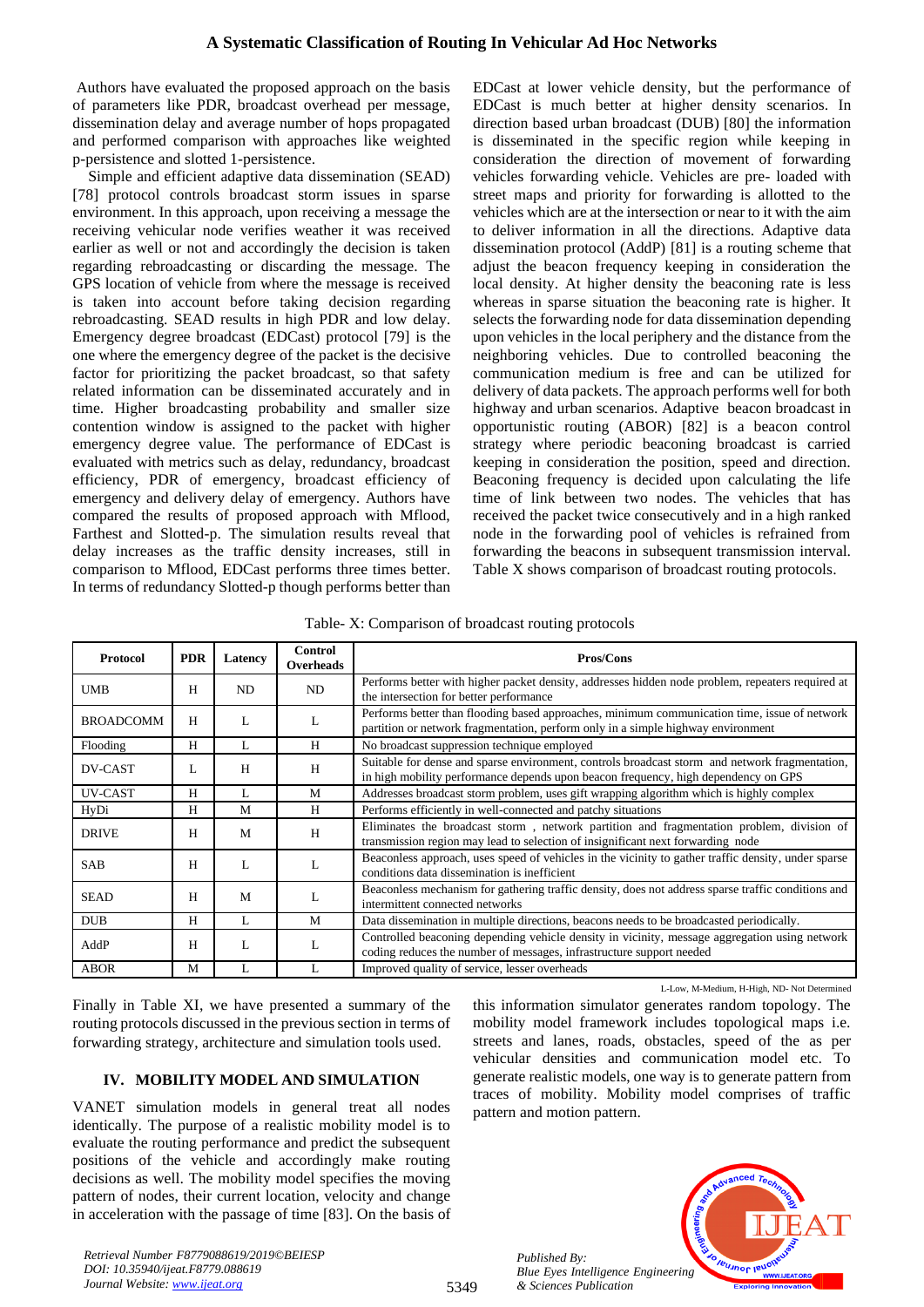

Motion pattern depends upon the driver's behaviour, pedestrians and movement of the vehicle. To create mobility

pattern different types of model are created like:

| <b>Routing</b><br>Protocol | <b>Communication and Forwarding Strategy</b>                                         | <b>Positioning</b><br><b>System</b> | Architecture     | <b>Simulation Scenario</b> | <b>Network Simulator</b>              |
|----------------------------|--------------------------------------------------------------------------------------|-------------------------------------|------------------|----------------------------|---------------------------------------|
| <b>ABOR</b>                | Position based opportunistic routing                                                 | $\checkmark$                        | V2V              | Urban                      | NS <sub>2</sub>                       |
| <b>ACAR</b>                | Hybrid, Greedy, Store and Carry                                                      | $\checkmark$                        | V2V              | City                       | NS2                                   |
| AddP                       | Multihop, Distance and Density based, Store and<br>Carry                             | $\checkmark$                        | V2I              | Urban & Highway            | OMNET++,                              |
| AODV                       | Unicast, Reactive, Multihop                                                          | ×                                   | V <sub>2</sub> V | Free Place                 | OPNET, NS2,<br>NCTUns.<br>GloMoSim    |
| A-STAR                     | Unicast, Geographic, Greedy                                                          | ✓                                   | V <sub>2</sub> V | Grid City Model            | NS <sub>2</sub>                       |
| <b>BROADCOMM</b>           | Broadcast, Distance and Local Topology based,<br>Geographic Multihop, Prioritization | ×                                   | V2V              | <b>Highway Model</b>       | Authors Own                           |
| CAR                        | Single Path, Geographic Greedy                                                       | $\checkmark$                        | V <sub>2</sub> V | Urban & Highway            | NS <sub>2</sub>                       |
| CBF                        | Non Delay Tolerant, Positional Greedy                                                | $\checkmark$                        | V2V              | Urban                      | NS <sub>2</sub>                       |
| <b>CBR</b>                 | Multihop                                                                             | $\checkmark$                        |                  | Urban                      | Not Simulated                         |
| CGR                        | Geocast based Multicast, Reactive, Geographic<br>Store and Forward                   | $\checkmark$                        | V2V              | Urban & Highway            | NS <sub>2</sub>                       |
| <b>COIN</b>                | Cluster based Multicast, Unicast, Multihop                                           | $\checkmark$                        | V2V              | <b>Highway Model</b>       | <b>Authors Own</b>                    |
| Constrained<br>Geocast     | Geocast based Multicast Geographic                                                   | $\checkmark$                        | Hybrid           |                            | OMNet++/Mixim                         |
| <b>CPB</b>                 | Direction based clustering and Probabilistic<br>broadcasting                         | $\checkmark$                        | V <sub>2</sub> V | Highway                    | NS <sub>2</sub>                       |
| <b>CRLLR</b>               | Link reliability and Ant colony based<br>optimization routing strategy               | $\checkmark$                        | V2V              | Highway                    | NS3 and MATLAB                        |
| DBA-MAC                    | Geocast, Hybrid, Combination of collision and<br>contention based forwarding         | $\checkmark$                        | V2V              | Highway                    | NS2,SUMO                              |
| <b>DRIVE</b>               | Position, Distance and Delay/Timer based, Store<br>and Carry Forward                 | $\checkmark$                        | Hybrid           | City & Highway             | OMNet++, SUMO,<br><b>VEINS</b>        |
| <b>DSDV</b>                | Proactive, Multihop                                                                  | $\times$                            | V2V              | Urban                      | NSTUns,<br>GloMoSim, NS2              |
| <b>DSR</b>                 | Unicast, Reactive, Multihop                                                          | ×                                   | V <sub>2</sub> V |                            | OPNET, NS2,<br>NCTUns.<br>$OMNet++$ , |
| <b>DTSG</b>                | Geocast based Multicast, Reactive Multihop<br>Geographic                             | ✓                                   | V2I              | Highway                    | .Net framework<br>using C#            |
| <b>DUB</b>                 | Broadcast based, Multihop, Store and Carry                                           | ✓                                   | V <sub>2</sub> V | Urban                      | NS3                                   |
| DV-CAST                    | Broadcast, Position and Local Topology Based,<br>Multihop, Store and Carry Forward   | ×                                   | V2V              | Highway                    | NS <sub>2</sub>                       |
| <b>EBGR</b>                | Greedy                                                                               | $\checkmark$                        |                  | Urban                      | <b>NCTUns</b>                         |
| <b>EDCast</b>              | Broadcast, Distance based, Delay/Timer based,<br>Store and Carry Forward             |                                     | V <sub>2</sub> V | Highway                    | NS2, SUMO                             |
| <b>FSR</b>                 | Proactive, Multihop                                                                  | $\pmb{\times}$                      |                  | Urban                      | GloMoSim                              |
| Geocache                   | Geocast based Multicast Reactive, Geographic/<br>Store and Carry                     | $\checkmark$                        | V2V              | Urban                      | <b>RTSim</b>                          |
| <b>GPCR</b>                | Unicast, Geographic Greedy                                                           | $\checkmark$                        | V2V              | Real City Model            | NS <sub>2</sub>                       |
| <b>GPSR</b>                | <b>Unicast Geographic Greedy</b>                                                     | $\checkmark$                        | V <sub>2</sub> V | Highway Model              | NS <sub>2</sub>                       |
| <b>GRANT</b>               | Position Based Greedy Forwarding                                                     | $\checkmark$                        | V2V              | Urban                      | Authors own                           |
| <b>GSPR</b>                | <b>Unicast Proactive Greedy</b>                                                      | $\checkmark$                        | V2V              |                            | NS <sub>2</sub>                       |
| <b>GSR</b>                 | Unicast Geographic Shortest path intersection<br>based                               | $\checkmark$                        | V2V              | <b>Real City Model</b>     | NS <sub>2</sub>                       |
| <b>GSRP</b>                | Multihop                                                                             | ×                                   |                  | Urban                      | $C++$                                 |
| GyTAR                      | Geographic Improved Greedy                                                           | $\checkmark$                        | V2V              | Urban                      | QualNet                               |
| <b>HARP</b>                | Hybrid                                                                               | $\pmb{\times}$                      | V2V              | $\frac{1}{2}$              | Not Simulated                         |
| <b>HLAR</b>                | Broadcasting Hybrid Greedy Forwarding                                                | $\checkmark$                        | V2V              | Highway                    | <b>OPNET</b>                          |
| HyDi                       | Broadcast, Multihop                                                                  | $\pmb{\times}$                      | V2V              | Highway                    | $OMNeT++$                             |

5350

#### Table- XI: Summary of various routing protocols in VANET

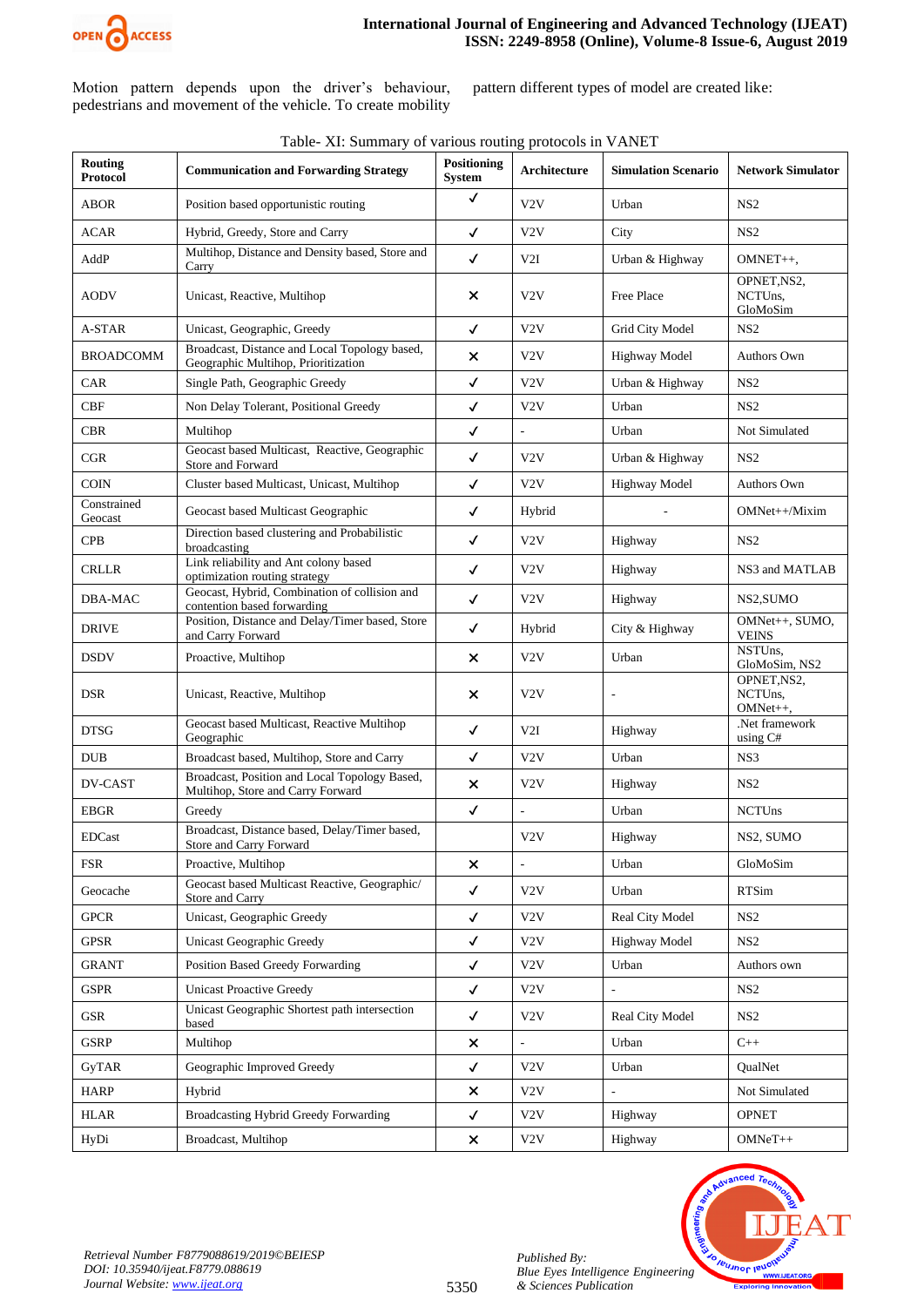|  |  | A Systematic Classification of Routing In Vehicular Ad Hoc Networks |
|--|--|---------------------------------------------------------------------|
|  |  |                                                                     |

| <b>IVG</b>   | Geocast based Multicast, Position, Distance,<br>Delay/Timer based<br>Greedy Forwarding | √                         | V2V                      | Highway                  | GloMoSim                       |
|--------------|----------------------------------------------------------------------------------------|---------------------------|--------------------------|--------------------------|--------------------------------|
| <b>JBR</b>   | Single Path, Geographic Greedy                                                         | $\checkmark$              | V2V                      | Urban                    | NS <sub>2</sub>                |
| $LORA-CBF/R$ | Unicast, Reactive, Multihop                                                            | $\checkmark$              | V2V                      | Urban & Highway          | <b>OPNET</b>                   |
| <b>MDDC</b>  | Multiagent based dynamic clustering                                                    | $\checkmark$              | V2V                      | Urban                    | C programming                  |
| Mobicast     | Geocast based Multicast, Multihop, Position,<br>Distance, Delay/Timer based            | $\checkmark$              | V2V                      | Urban                    | <b>NSTUns</b>                  |
| <b>MURU</b>  | Multihop Greedy                                                                        | $\checkmark$              | $\overline{\phantom{a}}$ | Urban                    | NS <sub>2</sub>                |
| <b>ODMRP</b> | Multicast Proactive, Mesh Based Multihop                                               | $\times$                  | V2V                      | Urban                    | GloMoSim.<br><b>OualNet</b>    |
| <b>OLSR</b>  | Proactive Multihop                                                                     | $\boldsymbol{\mathsf{x}}$ | V2V                      | Urban                    | OPNet, QualNet                 |
| PassCAR      | <b>Broadcast</b>                                                                       | $\checkmark$              | V2V                      | Urban & Highway          | NS2, MOVE                      |
| <b>PBR</b>   | Predictive Store and Forward                                                           | $\checkmark$              | Hybrid                   | <b>Highway Model</b>     | Author Own                     |
| <b>PRODV</b> | Unicast, Reactive                                                                      | ×                         | V2V                      | Simple Highway<br>Model  | NS <sub>2</sub>                |
| PRODV-M      | Unicast, Reactive, Multihop                                                            | $\boldsymbol{\mathsf{x}}$ | V2V                      | Simple Highway<br>Model  | NS2                            |
| <b>SAB</b>   | Distance and Delay/Timer based                                                         | $\checkmark$              | V2V                      | <b>Highway Model</b>     | OMNET++,<br><b>SUMO, VEINS</b> |
| <b>SADV</b>  | Multipath, Reactive, Store and Forward                                                 | $\checkmark$              | V2I                      | <b>City Model</b>        | <b>Authors Own</b>             |
| <b>SRD</b>   | Reactive, Position, Distance, Local Topology<br>based, Store and Carry Forward         | $\checkmark$              | V2V                      | Highway                  | $OMNet++$                      |
| <b>SEAD</b>  | Distance and Delay/Timer based, Multihop                                               | $\checkmark$              | Hybrid                   | Highway                  | NS3, SUMO                      |
| <b>TASR</b>  | Geographic, Greedy Forwarding                                                          | $\checkmark$              | Hybrid                   | Urban                    | Not Defined                    |
| <b>TFOR</b>  | Geographic, Improved Greedy                                                            | $\checkmark$              | V2V                      | Urban                    | GloMoSim                       |
| <b>TORA</b>  | Broadcast, Reactive, Multihop                                                          | ×                         |                          | Urban                    | NS2, OPNET                     |
| TrAD         | Broadcast based, store and carry                                                       | $\checkmark$              | V2V                      | Urban & Highway          | OMNET++                        |
| <b>UMB</b>   | Broadcast, Position, Distance and Delay/Timer<br>based, Multihop                       | $\checkmark$              | Hybrid                   | <b>Intersection Road</b> | Matlab, CSIM                   |
| UV-CAST      | Broadcast, Position, Distance based, Store and<br>Carry Forward                        | ×                         | V2V                      | City                     | NS2, SUMO                      |
| <b>VADD</b>  | Single Path, Reactive Greedy                                                           | $\checkmark$              | V2V                      | Urban                    | NS <sub>2</sub>                |
| <b>VDLA</b>  | Junction based Geographical Greedy<br>Forwarding                                       | $\checkmark$              | V2V                      | Urban                    | NS <sub>2</sub>                |
| <b>VMaSC</b> | Broadcast, Reactive Distance based                                                     | $\checkmark$              | Hybrid                   | Highway                  | NS3, SUMO                      |
| <b>VWCA</b>  | Broadcast, Reactive, Store and Forward                                                 | $\checkmark$              | V2V                      | Highway                  | <b>MATLAB</b>                  |
| <b>ZRP</b>   | Broadcast, Hybrid, Flooding                                                            |                           | V2V                      | Urban                    | OualNet.<br>GloMoSim           |

In many survey models, the data collection is done on the basis of human behaviour and actions performed. The UDel mobility model [84] simulates the urban mobile wireless network that takes into consideration the obstructions in mobile nodes and generates graphs for urban area. The event driven models monitor human as well as vehicular movements and generate traces according to their location and motion. Probabilistic mobility models can be developed by event driven models that reflect real movement on a map [85]. Synthetic model are based upon mathematical equations to obtain realistic mobility models. They are categorized as [86]: i) Stochastic model: depends fully on random movement ii) Traffic Stream model: inspects the mechanical aspects of mobility model iii) Car following model: keeps track of the vehicle to vehicle communication iv) Queue model: deals with cars as if they are standing in queues and roads as buffers for these queues v) Behavioural model: examine the effect of movement due to human interaction. Software oriented model - simulators like VISSIM [87], CORSIM [88] perform traces of urban traffic level, can be used depending upon situation. Random way point model [89] is the simplest mobility model where nodes picks up its destination randomly and proceeds towards it at uniform speed. This model lacks actual mobility as the movement of vehicle is street dependent. Saha and Johnson [90] used road information from topologically integrated geographic encoding and referencing (TIGER) and proposed a real street mobility model with the assumption that every node begins from random point and move towards a random goal using some smallest route algorithm. They convert a map into graph. The outcome of routing protocols in VANET is measured using various simulation tools. Some of these simulators can use mobility models and mobility trajectory traces. Programming languages like Java and C++ are used to build simulators. Fig. 8 provide classification of simulation software. Street random waypoint (STRAW) application model [91] for vehicles in urban scenario treats vehicles as nodes with properties like max speed, acceleration and reaction time.

*Retrieval Number F8779088619/2019©BEIESP DOI: 10.35940/ijeat.F8779.088619 Journal Website[: www.ijeat.org](http://www.ijeat.org/)*

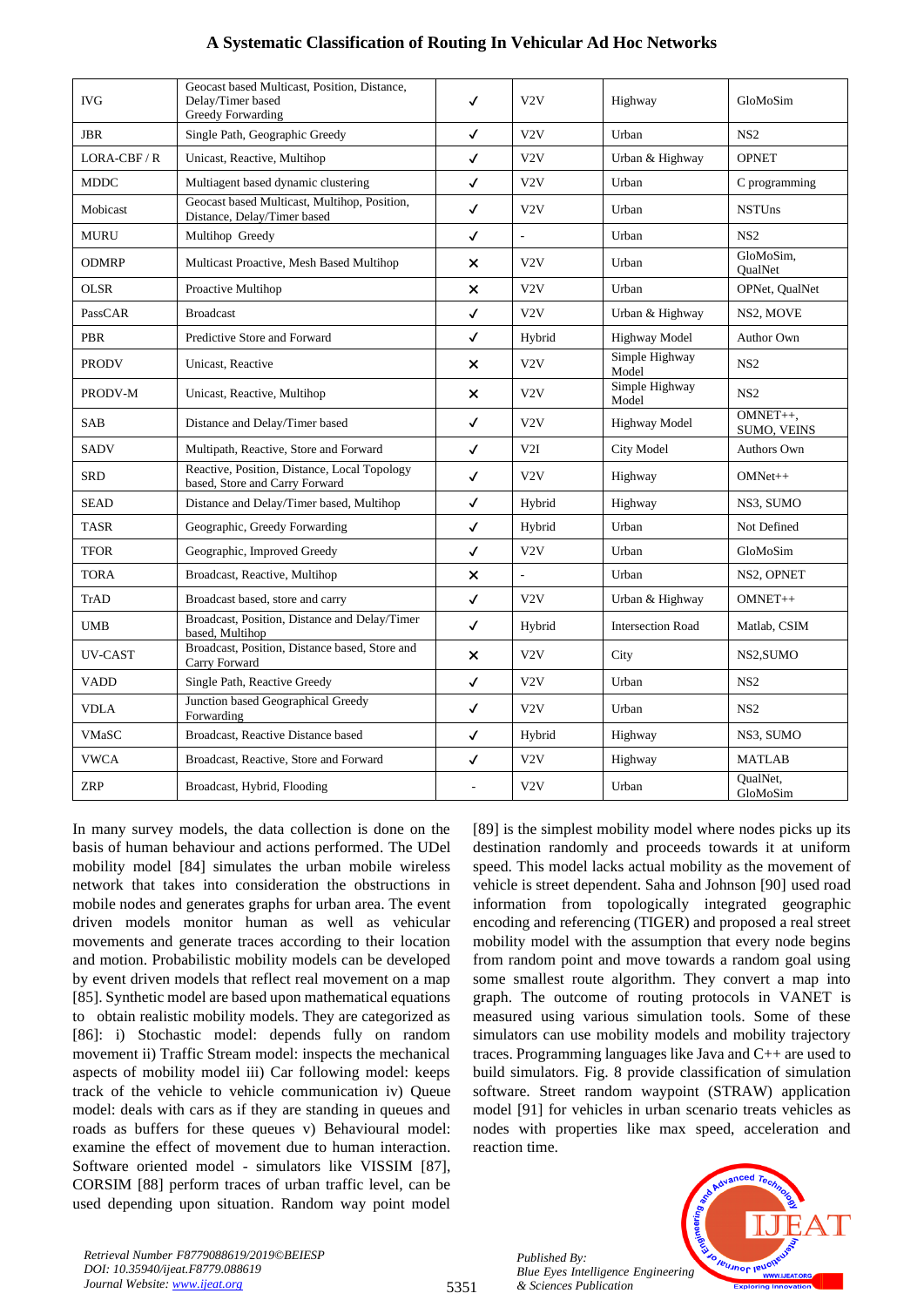

It can be used to model individual vehicle, intersections on roads and traffic control mechanism. STRAW architecture comprises of three interactive components which



Figure 8. Classification of Simulation Software

includes intra-region mobility model, inter-region mobility model, route management and execution model. This model behaves well for wireless simulation but the cost of computation is more when the vehicles are large in number. The drawback of this model is that it is unable to allocate and deallocate nodes and change lanes dynamically. MOVE [92] is developed in Java language. In MOVE mobility traces can be generated from Google Earth or TIGER databases. MOVE itself does not simulate networks, but parse traces which can be processed by network simulator. VANETMobiSim [93] supports both V2V and V2I communication. Road and traffic topology can be obtained using parser from TIGER, GDF and random & custom topology. The trace file generated is parsed and is passed to network simulator. Simulation for urban mobility (SUMO) [94] is highly portable, space continuous, time discrete simulated environment for flow of traffic. It supports a variety of applications and is used in designing a detailed microscopic traffic simulation model. Variety of parameters related to road networks and vehicles like the number of lanes on the road, road length, maximum speed limit etc. are configurable in SUMO. Vehicles in network simulation (VEINS) [95] framework is based upon OMNET++ [96] and SUMO. TCP connections are used for exchanging simulation commands and mobility traces in these modules. FreeSim [97] under general public license is a freeway simulating tool which models free flowing traffic systems. Its GUI runs on web browser that gets connected to java based server application through sockets. The shortest and the fastest path can be determined in this on the basis of distance and present speed. National Chiao Tung university network simulator (NCTUns**)** [98] is GUI supported simulator built using  $C_{++}$  language. It combines both traffic and network simulators in one module. It can simulate IEEE 802.11a, 802.11b, 802.11c and 802.11g standards. The number of nodes supported by NCTUns is limited. The traffic and network simulation (TranS) [99] environment is based upon Java with visualization that integrates SUMO and NS-2. TranS supports network centric as well as application centric modes of simulation in which simulation is done for statically determined traffic flows [100] and dynamically generated events like sudden braking respectively [101]. TranS is flexible and supports real world maps. GrooveNet [102] provides communication between simulated vehicles and real vehicles so that they exchange information. It allows to explore DSRC based standards and simulation across multiple channel interfaces. It supports multiple vehicle trip and mobility models for various network links and physical models. It also supports different messages like GPS messages, warning messages etc. GrooveNet connects to the OBU's of vehicles and read diagnostic codes. NS2 [103] is written in C++ with OTcl (object tool command language) interpreter, is discrete event, object oriented simulator to carry out network research. User gives input to NS2 using OTcl scripts as input commands and trace files are obtained as output. Network Simulator 3 (NS3) [104] is a freeware available for both researchers and developers, is written in C++ and is available for various platforms like Linux, Unix, OS X, Windows. Global mobile simulator (GLOMOSIM) [105] is developed in Parsec as a freeware and can run on a shared memory symmetric processor in which network can be divided in separate modules, with each module executing a different process. The commercial version of GlomoSim is QualNet which is quite popular. OMNET [96] is modular component based C++ library with GUI support that is available freely for non-commercial usage. OPNET [106] simulates the behavior and performance of networks with various protocols. The OPNET modelling structure is split into three domains Network, Node and Process which includes subnets, devices and source codes respectively. QualNet [107] is a simulator for large heterogeneous networks and distributed applications. It can be used for creating virtual models for different networks to simulate the behavior under a variety of user defined scenarios and traffic patterns. It is highly scalable as it can accommodate thousands of nodes for sophisticated design and analysis and provides faster real time simulation.

#### **V. FUTURE DIRECTIONS AND CONCLUSIONS**

Intelligent Transport System is performing a key role in designing the future of vehicles and VANET has surfaced as a new technology in the last decade with applications that not only takes care of human safety but comfort as well. Information gathering and its timely dissemination has been the area where the researchers have been focusing quite lot [17]. In this study, we had tried to discuss various aspects of VANETs – architecture, applications, communications techniques, surveyed various MAC and routing protocols, mobility models and simulation tools as well. Further, VANETs are not impacted by memory, storage or limitations of energy. But the use of traditional wireless solutions do not work perfectly due to the volume of data generated, variation in density and mobility of vehicles. The OBU sensor protocols should be able to perform with lower channel utilization so that vehicles can easily access the information, also the information collected from different sources be aggregated so that redundancy can be avoided, channel bandwidth can be better utilized. The vehicle sensors should detect exact vehicle position, environment and road situation so that same can be shared with other vehicular nodes in the network.



*Retrieval Number F8779088619/2019©BEIESP DOI: 10.35940/ijeat.F8779.088619 Journal Website[: www.ijeat.org](http://www.ijeat.org/)*

*Published By:*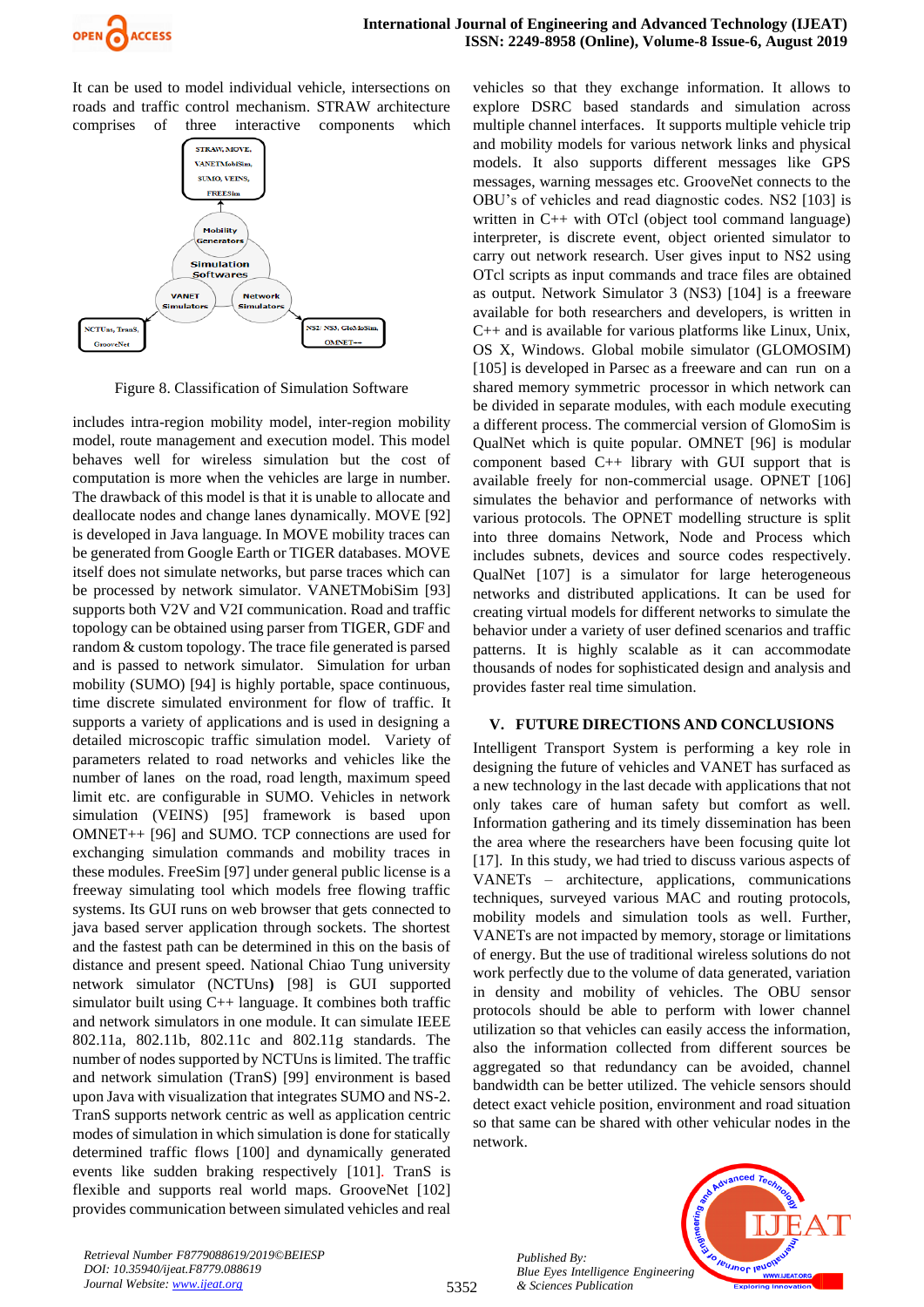The network disconnection is a major issue faced by inter vehicle routing protocols, especially where the density of the vehicle is low. On the other end in dense traffic scenarios, broadcast approaches results in channel contentions, packet collision and delay in delivery of information. A hybrid communication comprising vehicle-RSU-vehicle can address this issue, provided the wireless technologies can address the interoperability of heterogeneous nodes. Bandwidth contention is another area where VANETs performance is largely impacted. A number of routing protocols are proposed, still keeping in view the highly dynamic environment in VANET, various issues are yet to be addressed or more efficient routing mechanisms are required which should be able to acquire accurate geographic information, handle the obstacles in the urban environment which disrupts the communication, deal with prioritization and delivery of safety information without any delay to potential recipients, selecting of intermediate vehicles for forwarding packets containing information with minimal replication of transmission. Scalability is an another area that needs to be addressed as the number of vehicles that can be the part of VANET will be on the rise with the increase in spending power of individuals and also lower cost of vehicles in the years to come. At the end we can say that ITS is an essential building block in the modern society and researchers are working extensively in this field, but still a number of issues are there which deserve considerable attention and this survey paper will familiarize the budding researchers with different aspects of VANET.

#### **ACKNOWLEDGMENT**

The authors gratefully acknowledge IKG Punjab Technical University, Kapurthala, India and Amritsar College of Engineering and Technology, Amritsar, India to carry out this work.

#### **REFERENCES**

- 1. M. Chaqfeh, A. Lakas, and I. Jawhar. (2014). "A survey on data dissemination in vehicular ad hoc networks". *Vehicular Communications.* 1(4), pp. 214–225.
- 2. B. T. Sharef, R. A. Alsaqour, and M. Ismail. (2014). "Vehicular communication ad hoc routing protocols: A survey". *Journal of Network and Computer Applications*. 40, pp. 363–396.
- 3. "The Economic and Societal Impact of Motor Vehicle Crashes, 2010 (Revised) 1". *Annals of Emergency Medicine*. 66(2). pp. 194–196.
- 4. "2015 Urban Mobility Scorecard.pdf".
- 5. L. A. Villas, A. Boukerche, G. Maia, R. W. Pazzi, and A. A. F. Loureiro. (2014). "DRIVE: An efficient and robust data dissemination protocol for highway and urban vehicular ad hoc networks". *Computer Networks*. 75, pp. 381–394.
- 6. S. Al-Sultan, M. M. Al-Doori, A. H. Al-Bayatti, and H. Zedan. (2014). "A comprehensive survey on vehicular Ad Hoc network". *Journal of Network and Computer Applications*. 37, pp. 380–392.
- 7. F. Li and Y. Wang. (2007). "Routing in vehicular ad hoc networks: A survey". *IEEE Vehicular Technology Magazine.* 2(2), pp. 12–22.
- 8. J. J. Blum, A. Eskandarian, and L. J. Hoffman. (2004). "Challenges of Intervehicle Ad Hoc Networks". *IEEE Transactions on Intelligent Transportation Systems.* 5(4), pp. 347–351.
- 9. M. Nekovee. (2005). "Sensor networks on the road: the promises and challenges of vehicular ad hoc networks and grids".
- 10. B. Bako and M. Weber. (2011). "Efficient Information Dissemination in VANETs".
- 11. Y. Toor, P. Muhlethaler, and A. Laouiti. (2008). "Vehicle ad hoc networks: Applications and related technical issues". *IEEE communications surveys & tutorials*. 10(3), pp. 74-88.
- 12. J. Guo and N. Balon. (2006). "Vehicular ad hoc networks and dedicated short-range communication," *University of Michigan*.

13. [13] F. Cunha *et al.* (2016). "Data communication in VANETs: Protocols, applications and challenges". *Ad Hoc Networks*. 44, pp. 90–103.

- 14. Vegni, A.M., Biagi, M., & Cusani, R. (2013). Smart Vehicles, Technologies and Main Applications in Vehicular Ad hoc Networks.
- 15. D. Jiang and L. Delgrossi. (2008) "IEEE 802.11 p: Towards an international standard for wireless access in vehicular environments". *Vehicular Technology Conference. VTC Spring 2008. IEEE*, pp. 2036–2040.
- 16. J. B. Kenney. (2011). "Dedicated Short-Range Communications (DSRC) Standards in the United States". *Proceedings of the IEEE*, 99(7), pp. 1162–1182.
- 17. S. Zeadally, R. Hunt, Y.-S. Chen, A. Irwin, and A. Hassan. (2012). "Vehicular ad hoc networks (VANETS): status, results, and challenges". *Telecommunication Systems*. 50(4), pp. 217–241.
- 18. E. Karamad and F. Ashtiani. (2008). "A modified 802.11-based MAC scheme to assure fair access for vehicle-to-roadside assure fair access for vehicle-to-roadside communications". *Computer Communications*. 31(12), pp. 2898–2906.
- 19. N. Torabi and B. S. Ghahfarokhi. (2017). "Survey of medium access control schemes for inter-vehicle communications". *Computers & Electrical Engineering*. 64, pp. 450–472.
- 20. S. Gräfling, P. Mähönen, and J. Riihijärvi. (2010), "Performance evaluation of IEEE 1609 WAVE and IEEE 802.11 p for vehicular communications". *Second International Conference on Ubiquitous and Future Networks (ICUFN).* pp. 344–348.
- 21. Su Yang, H. H. Refai, and Xiaomin Ma. (2005). "CSMA based inter-vehicle communication using distributed and polling coordination". *Proceedings of IEEE Intelligent Transportation Systems.* pp. 167–171.
- 22. K. Bilstrup, E. Uhlemann, E. G. Strom, and U. Bilstrup. (2008). "Evaluation of the IEEE 802.11p MAC Method for Vehicle-to-Vehicle Communication". *IEEE 68th Vehicular Technology Conference*, pp. 1–5.
- 23. F. Yang, Y. Tang, and L. Huang. (2013). "A novel cooperative MAC for broadcasting in clustering VANETs". *International Conference on Connected Vehicles and Expo (ICCVE)*. pp. 893–897.
- 24. Y. Bi, K.-H. Liu, L. Cai, X. Shen, and H. Zhao. (2009). "A multi-channel token ring protocol for QoS provisioning in inter-vehicle communications". *IEEE Transactions on Wireless Communications*. 8(11), pp. 5621–5631.
- 25. X. Xie, B. Huang, S. Yang, and T. Lv. (2009). "Adaptive Multi-Channel MAC Protocol for Dense VANET with Directional Antennas," *6th IEEE Consumer Communications and Networking Conference.* pp. 1–5.
- 26. S. Bharati and W. Zhuang. (2018). *Link-Layer Cooperative Communication in Vehicular Networks*. Springer International Publishing.
- 27. M. S. Almalag, S. Olariu, and M. C. Weigle. (2012). "TDMA cluster-based MAC for VANETs (TC-MAC)". *IEEE International Symposium on a World of Wireless, Mobile and Multimedia Networks (WoWMoM).* pp. 1–6.
- 28. C. E. Perkins and P. Bhagwat. (1994), "Highly dynamic destination-sequenced distance-vector routing (DSDV) for mobile computers". *ACM SIGCOMM computer communication review*. 24, pp. 234–244.
- 29. T.-W. Chen and M. Gerla. (1998). "Global state routing: A new routing scheme for ad-hoc wireless networks," *IEEE International Conference on Communication*, 1998, vol. 1, pp. 171–175.
- 30. G. Pei, M. Gerla, and T.-W. Chen. (2000). "Fisheye state routing: A routing scheme for ad hoc wireless networks". *IEEE International Conference on Communications. vol.* 1, pp. 70–74.
- 31. D. B. Johnson and D. A. Maltz. (1996). "Dynamic source routing in ad hoc wireless networks". *Mobile computing*. pp. 153–181.
- 32. V. D. Park and M. S. Corson. (1997) "A highly adaptive distributed routing algorithm for mobile wireless networks". *Sixteenth Annual Joint Conference of the IEEE Computer and Communications Societies. Driving the Information Revolution (INFOCOM'97).* vol. 3, pp. 1405–1413.
- 33. E. M. Royer and C. E. Perkins. (1999). "Multicast operation of the ad-hoc on-demand distance vector routing protocol". *Proceedings of the 5th annual ACM/IEEE international conference on Mobile computing and networking*. pp. 207–218.
- 34. V. Namboodiri, M. Agarwal, and L. Gao. (2004) "A study on the feasibility of mobile gateways for vehicular ad-hoc networks". *Proceedings of the 1st ACM international workshop on Vehicular ad hoc networks*. pp. 66–75.



*Retrieval Number F8779088619/2019©BEIESP DOI: 10.35940/ijeat.F8779.088619 Journal Website[: www.ijeat.org](http://www.ijeat.org/)*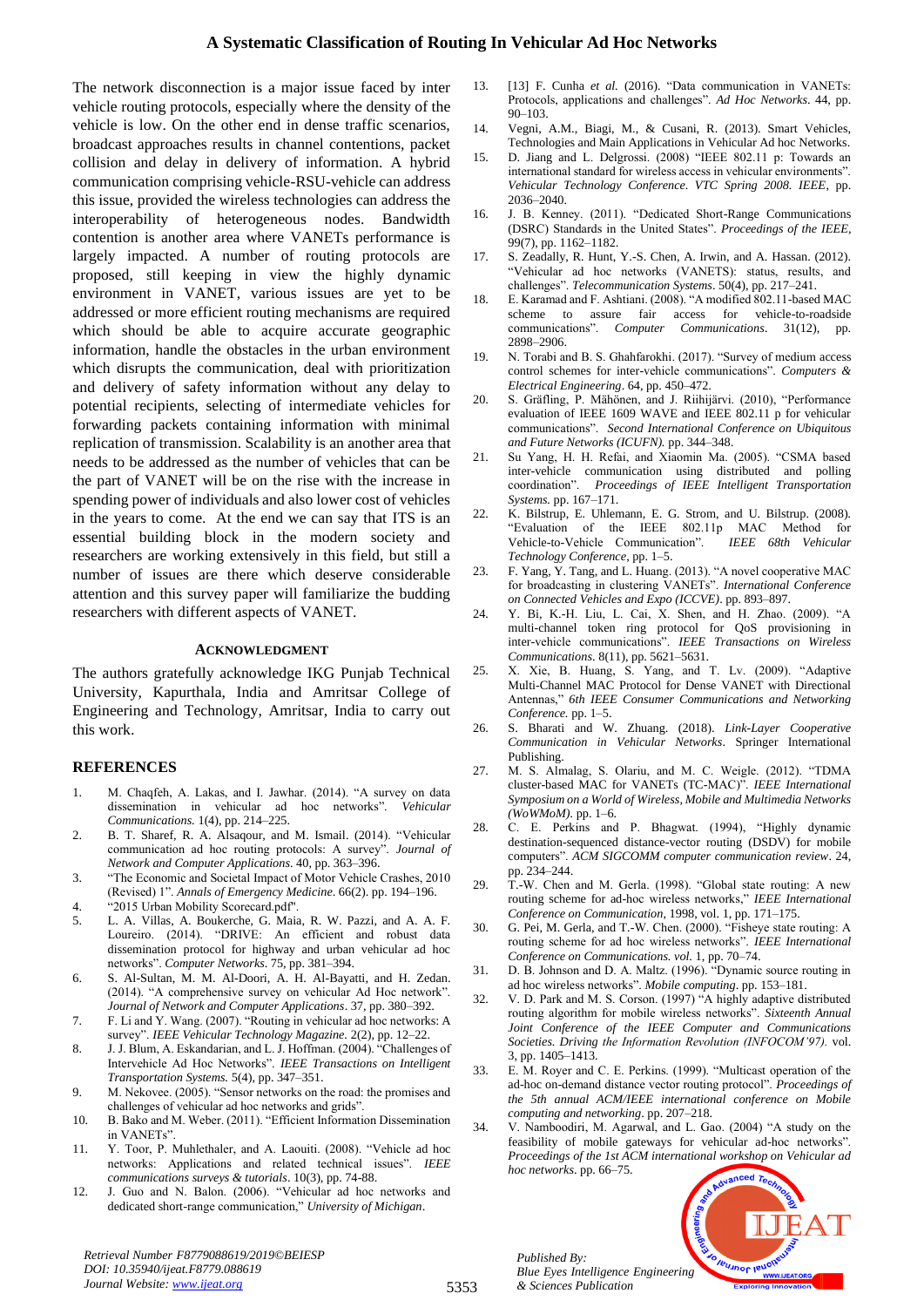

- 35. Yong Ding and Li Xiao. (2010). "SADV: Static-Node-Assisted Adaptive Data Dissemination in Vehicular Networks". *IEEE Transactions on Vehicular Technology*. 59(5), pp. 2445–2455.
- 36. Z.J. Haas. (1997). "A New Routing Protocol for the reconfigurable Wireless Networks". *6 th International conference on Universal Personal Communication*. pp: 562-566.
- 37. N. Nikaein, C. Bonnet, and N. Nikaein. (2001). "HARP Hybrid Ad Hoc Routing Protocol".
- 38. M. Al-Rabayah and R. Malaney. (2012). "A New Scalable Hybrid Routing Protocol for VANETs". *IEEE Transactions on Vehicular Technology*. 61(6), pp. 2625–2635.
- 39. B. Karp and H. T. Kung, "GPSR: Greedy Perimeter Stateless Routing for Wireless Networks£," p. 12.
- 40. L. Briesemeister, L. Schafers, and G. Hommel. (2000), "Disseminating messages among highly mobile hosts based on inter-vehicle communication". *Proceedings of the IEEE Intelligent Vehicles Symposium*. pp. 522–527.
- 41. [41] C. Lochert, H. Hartenstein, J. Tian, H. Fussler, D. Hermann, and M. Mauve. (2003). "A routing strategy for vehicular ad hoc networks in city environments," in *Intelligent Vehicles Symposium.* pp. 156–161.
- 42. [42] H. Füßler, J. Widmer, M. Käsemann, M. Mauve, and H. Hartenstein. (2003). "Contention-based forwarding for mobile ad hoc networks". *Ad Hoc Networks*. 1(4), pp. 351–369.
- 43. [43] B.-C. Seet, G. Liu, B.-S. Lee, C.-H. Foh, K.-J. Wong, and K.-K. Lee. (2004). "A-STAR: A Mobile Ad Hoc Routing Strategy for Metropolis Vehicular Communications". *Networking Technologies, Services, and Protocols; Performance of Computer and Communication Networks; Mobile and Wireless Communications*, vol. 3042, Springer Berlin Heidelberg. pp. 989–999.
- 44. [44] M. Jerbi, R. Meraihi, S.-M. Senouci, and Y. Ghamri-Doudane. (2006). "GyTAR: improved greedy traffic aware routing protocol for vehicular ad hoc networks in city environments," *Proceedings of the 3rd international workshop on Vehicular ad hoc networks.* pp. 88.
- 45. [45] Z. Mo, H. Zhu, K. Makki, and N. Pissinou. (2006), "MURU: A Multi-Hop Routing Protocol for Urban Vehicular Ad Hoc Networks," pp. 1–8.
- 46. [46] V. Naumov and T. R. Gross. (2007) "Connectivity-aware routing (CAR) in vehicular ad-hoc networks," *26th IEEE International Conference on Computer Communications.* pp. 1919–1927.
- 47. [47] S. Schnaufer and W. Effelsberg. (2008). "Position-based unicast routing for city scenarios". *International Symposium on a World of Wireless, Mobile and Multimedia Networks*. pp. 1–8.
- 48. [48] K. Prasanth, K. Duraiswamy, K. Jayasudha, and C. Chandrasekar. (2009). "Edge node based greedy routing for VANET with constant bit rate packet transmission". *International Journal of Recent Trends in Engineering*. 2(4), pp. 14–19.
- 49. [49] Jing Zhao and Guohong Cao. (2008). "VADD: Vehicle-Assisted Data Delivery in Vehicular Ad Hoc Networks". *IEEE Transactions on Vehicular Technology*. 57(3), pp. 1910–1922.
- 50. [50] S. Tsiachris, G. Koltsidas, and F.-N. Pavlidou. (2013). "Junction-Based Geographic Routing Algorithm for Vehicular Ad hoc Networks". *Wireless Personal Communications*. 71(2), pp. 955–973.
- 51. [51] C. Zhao, C. Li, L. Zhu, H. Lin, and J. Li. (2012). "A vehicle density and load aware routing protocol for VANETs in city scenarios". *International Conference on Wireless Communications and Signal Processing (WCSP)*, pp. 1–6.
- 52. [52] I. A. Abbasi, B. Nazir, A. Abbasi, S. M. Bilal, and S. A. Madani. (2014). "A traffic flow-oriented routing protocol for VANETs". *EURASIP Journal on Wireless Communications and Networking.* 2014(1).
- 53. [53] H. Ghafoor, I. Koo, and N.-D. Gohar. (2014). "Neighboring and Connectivity-Aware Routing in VANETs". *The Scientific World Journal*. pp. 1–10.
- 54. [54] S. Khan, M. Alam, M. Fränzle, N. Müllner, and Y. Chen. (2018). "A Traffic Aware Segment-based Routing protocol for VANETs in urban scenarios". *Computers & Electrical Engineering.* 68, pp. 447–462.
- 55. [55] J. Blum, A. Eskandarian, and L. Hoffman. (2003). "Mobility management in IVC networks," in *Proceedings IEEE Intelligent Vehicles Symposium.* pp. 150–155.
- 56. [56] R. A. Santos, A. Edwards, R. M. Edwards, and N. L. Seed. (2005). "Performance evaluation of routing protocols in vehicular ad-hoc networks". *International Journal of Ad Hoc and Ubiquitous Computing*. 1(1/2), pp. 80–91.
- 57. [57] Y. Luo, W. Zhang, and Y. Hu. (2010). "A New Cluster Based Routing Protocol for VANET". *Second International Conference on*

*Networks Security, Wireless Communications and Trusted Computing*, pp. 176–180.

- 58. [58] A. Daeinabi, A. G. Pour Rahbar, and A. Khademzadeh. (2011) "VWCA: An efficient clustering algorithm in vehicular ad hoc networks". *Journal of Network and Computer Applications*, 34(1), pp. 207–222.
- 59. [59] R. S. Schwartz, R. R. R. Barbosa, N. Meratnia, G. Heijenk, and H. Scholten. (2011). "A directional data dissemination protocol for vehicular environments". *Computer Communications*. 34(17), pp. 2057–2071.
- 60. [60] M. S. Kakkasageri and S. S. Manvi. (2012) "Multiagent driven dynamic clustering of vehicles in VANETs," *Journal of Network and Computer Applications*, 35(6), pp. 1771–1780.
- 61. [61] S.-S. Wang and Y.-S. Lin. (2013). "PassCAR: A passive clustering aided routing protocol for vehicular ad hoc networks". *Computer Communications.* 36(2), pp. 170–179.
- 62. [62] S. Ucar, S. C. Ergen, and O. Ozkasap. (2016). "Multihop-Cluster-Based IEEE 802.11p and LTE Hybrid Architecture for VANET Safety Message Dissemination". *IEEE Transactions on Vehicular Technology*. 65(4), pp. 2621–2636.
- 63. [63] L. Liu, C. Chen, T. Qiu, M. Zhang, S. Li, and B. Zhou. (2018). "A data dissemination scheme based on clustering and probabilistic broadcasting in VANETs". *Vehicular Communications.* 13, pp. 78–88.
- 64. F. Abbas and P. Fan. (2018). "Clustering-based reliable low-latency routing scheme using ACO method for vehicular networks". *Vehicular Communications*. 12, pp. 66–74.
- 65. A. Bachir and A. Benslimane. (2003). "A multicast protocol in ad hoc networks inter-vehicle geocast". *The 57th IEEE Semiannual Vehicular Technology Conference, 2003.* vol. 4, pp. 2456–2460.
- 66. C. Maihofer and R. Eberhardt. (2004). "Geocast in vehicular environments: caching and transmission range control for improved efficiency". *IEEE Intelligent Vehicles Symposium.* pp. 951–956.
- 67. Y.-S. Chen, Y.-W. Lin, and S.-L. Lee. (2009). "A Mobicast Routing Protocol in Vehicular Ad-Hoc Networks".
- 68. L. Bononi, M. Di Felice, and S. Pizzi. (2009). "DBA-MAC: dynamic backbone-assisted medium access control protocol for efficient broadcast in VANETs". *J. Inter. Net.*, 10(4), pp. 321–344.
- 69. A. Lakas and M. Shaqfa. (2011). "Geocache: Sharing and Exchanging Road Traffic Information Using Peer-to-Peer Vehicular Communication". *IEEE 73rd Vehicular Technology Conference (VTC Spring)*, pp. 1–7.
- 70. Sung-Ju Lee, M. Gerla, and Ching-Chuan Chiang. (1999). "On-demand multicast routing protocol," in *WCNC. IEEE Wireless Communications and Networking Conference.* pp. 1298–1302.
- 71. Laouiti, A., Jacquet, P., Minet, P., Viennot, L., Clausen, T.H., & Adjih, C. (2001). "Multicast Optimized Link State Routing".
- 72. H. Rahbar, K. Naik, and A. Nayak. (2010). "DTSG: Dynamic time-stable geocast routing in vehicular ad hoc networks," *The 9th IFIP Annual Mediterranean Ad Hoc Networking Workshop (Med-Hoc-Net)*. pp. 1–7.
- 73. W. K. Wolterink, G. Heijenk, and G. Karagiannis. (2010). "Constrained geocast to support Cooperative Adaptive Cruise Control (CACC) merging". *IEEE Vehicular Networking Conference*. pp. 41–48.
- 74. G. Korkmaz, E. Ekici, F. Özgüner, and Ü. Özgüner. (2004). "Urban multi-hop broadcast protocol for inter-vehicle communication systems," *Proceedings of the first ACM workshop on Vehicular ad hoc networks.* pp. 76–85.
- 75. M. Durresi, A. Durresi, and L. Barolli. (2005). "Emergency Broadcast Protocol for Inter-Vehicle Communications," *11th International Conference on Parallel and Distributed Systems (ICPADS'05)*. vol. 2, pp. 402–406.
- 76. O. Tonguz, N. Wisitpongphan, F. Bait, P. Mudaliget, and V. Sadekart. (2007). "Broadcasting in VANET," *Mobile networking for vehicular environments.* pp. 7–12.
- 77. M. Chaqfeh and A. Lakas. (2016). "A novel approach for scalable multi-hop data dissemination in vehicular ad hoc networks". *Ad Hoc Networks.* 37, pp. 228–239.
- 78. I. Achour, T. Bejaoui, A. Busson, and S. Tabbane. (2016). "SEAD: A simple and efficient adaptive data dissemination protocol in vehicular ad-hoc networks". *Wireless Networks*, 22(5), pp. 1673–1683.
- 79. W. Wang, T. Luo, and Y. Hu. (2016). "An Adaptive Information Quantity-Based Broadcast Protocol for Safety Services in VANET" *Mobile Information Systems*. 2016, pp. 1–12.



*Retrieval Number F8779088619/2019©BEIESP DOI: 10.35940/ijeat.F8779.088619 Journal Website[: www.ijeat.org](http://www.ijeat.org/)*